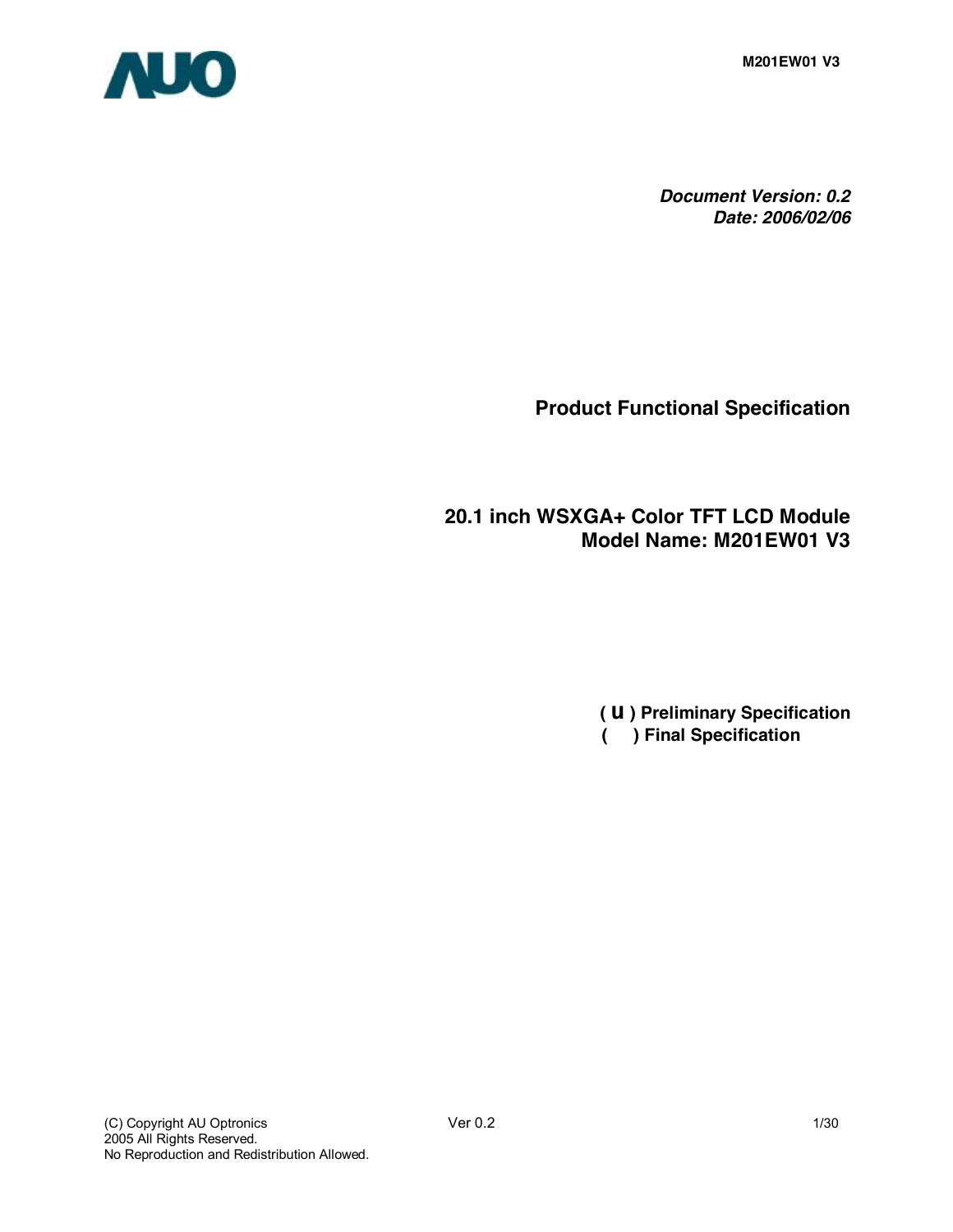

**Note: This Specification is subject to change without notice.**

# **AU OPTRONICS CORPORATION**

# **Product Specification**

# **20.1"Wide SXGA+ Color TFT-LCD Module**

# **Model Name: M201EW01 V.3**

| Approved by   | Prepared by |
|---------------|-------------|
| <b>CCChiu</b> | Chris Peng  |

*DDBU Marketing Division / AU Optronics corporation*

| Customer | Checked & Approved by |
|----------|-----------------------|
|          |                       |
|          |                       |
|          |                       |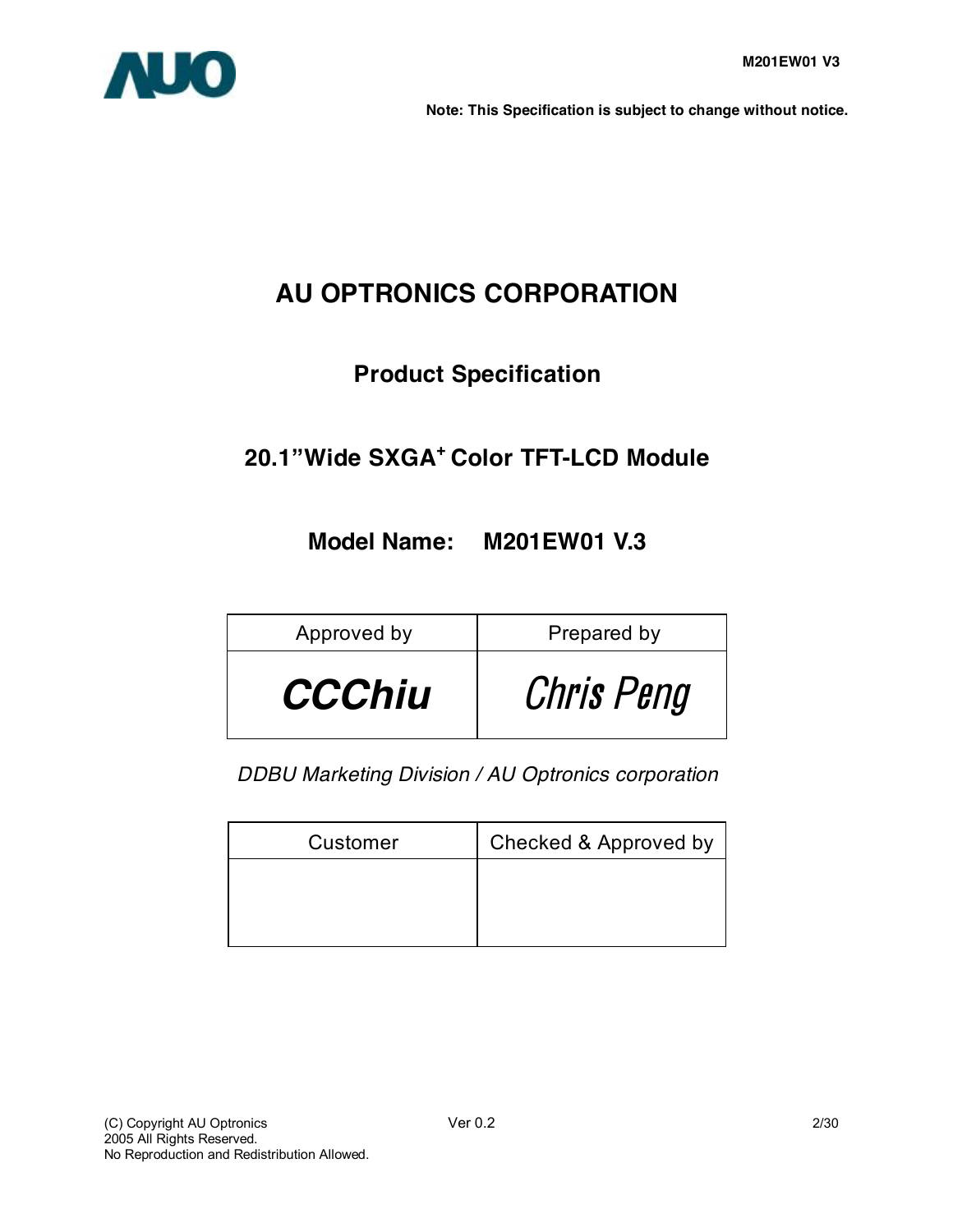

# **Contents**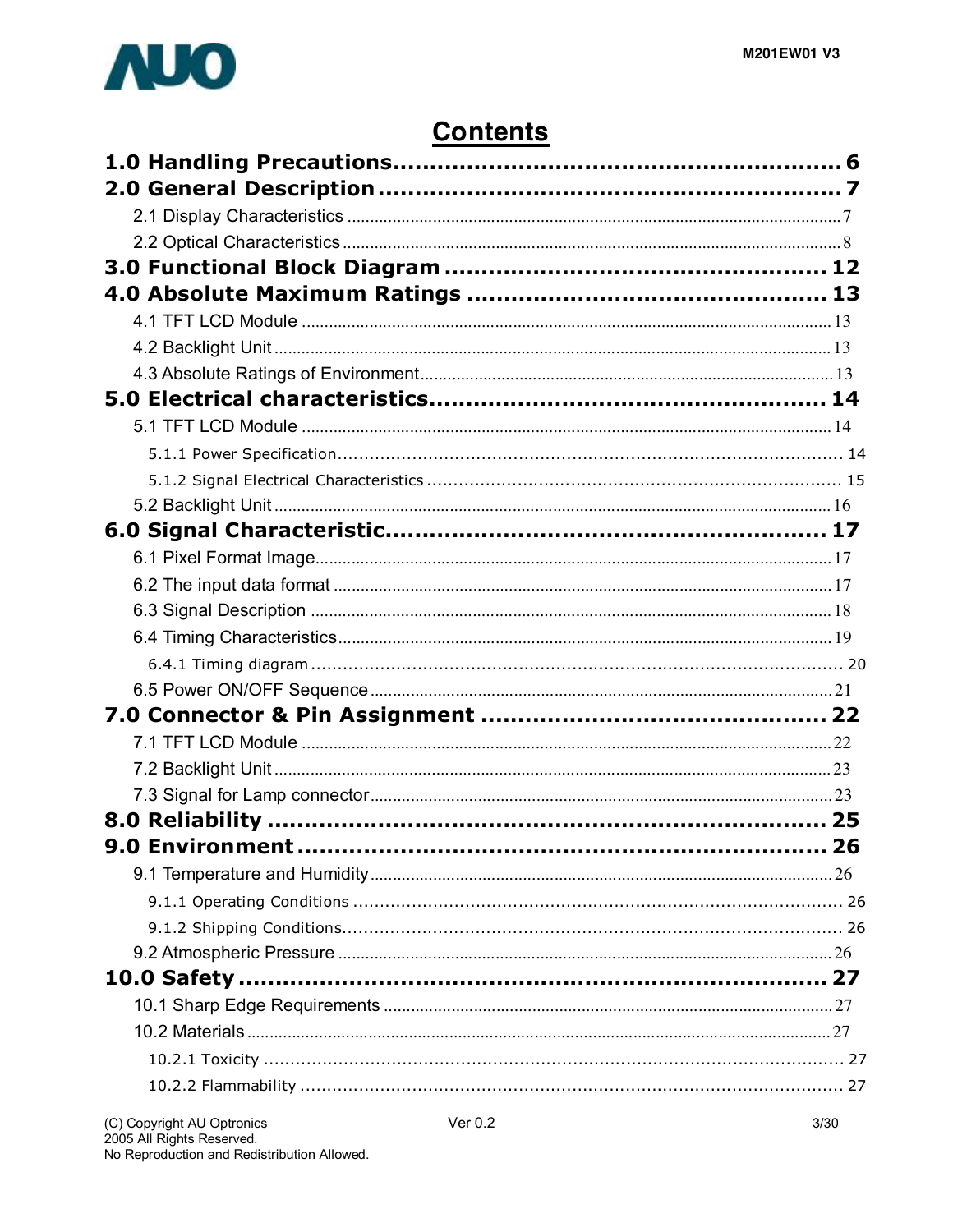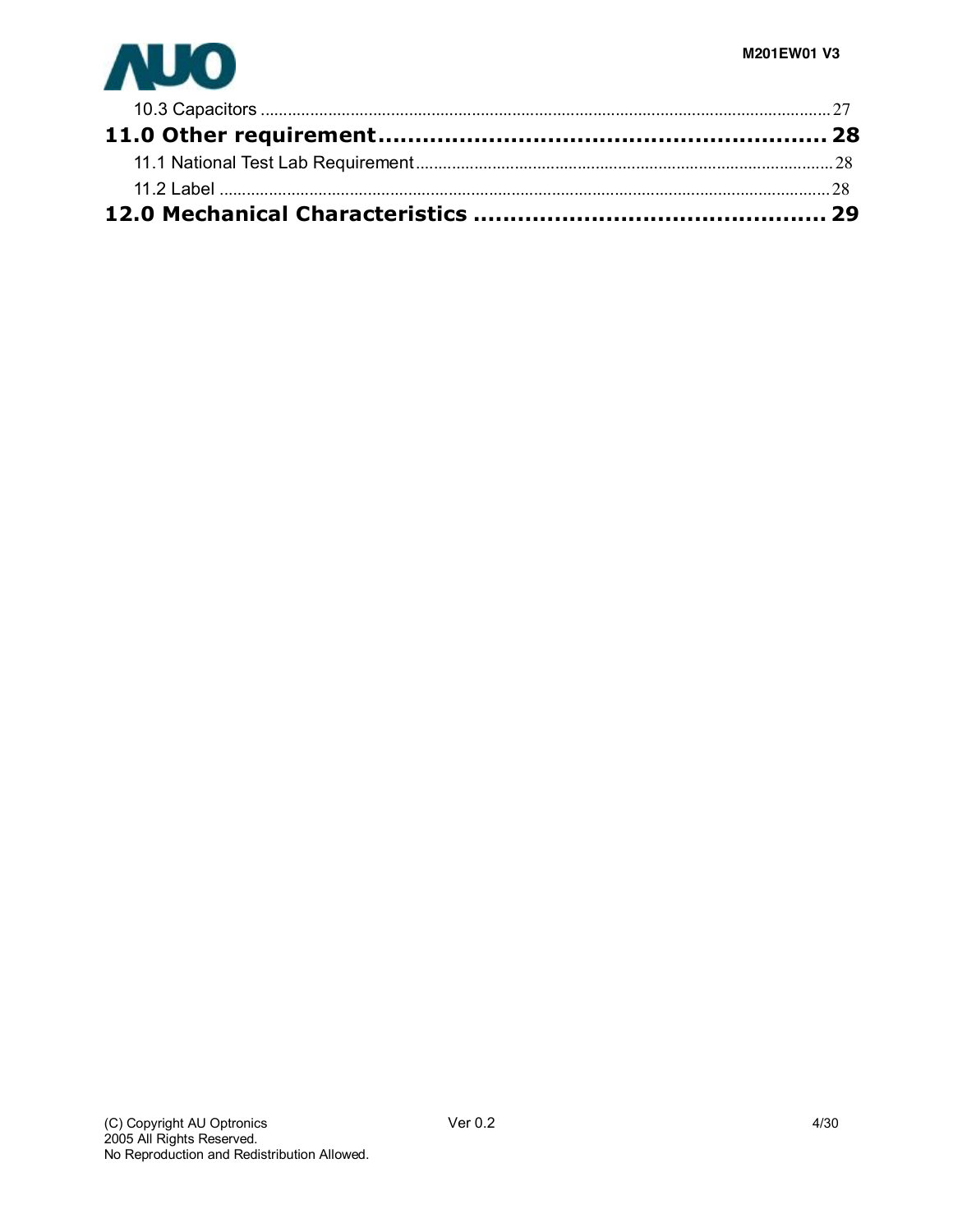

# **Record of Revision**

| Version and<br><b>Date</b> | Page<br>Old description                        |                                                             | <b>New Description</b>                                       | Remark |
|----------------------------|------------------------------------------------|-------------------------------------------------------------|--------------------------------------------------------------|--------|
| 0.1<br>2006/01/18          | All                                            | First Edition for Customer                                  | All                                                          |        |
| 0.2<br>2006/02/06          | 16                                             | FCFL Typ: 50; Max: 60 [KHz]                                 | FCFL Typ. 55; Max. 80 [KHz]                                  |        |
|                            |                                                | ViCFL (0°C) Min: 1950 [Volt]                                | ViCFL (0°C) Min: 2120 [Volt]                                 |        |
|                            |                                                | ViCF (25°C) Min:1495 [Volt]                                 | ViCF (25°C) Min: 1625 [Volt]                                 |        |
|                            | VCFL Min 740@8mA<br>Typ 760@7mA<br>Max 860@3mA |                                                             | VCFL Min 750@8mA;<br>Typ 783@7mA;<br>Max 936@3mA             |        |
|                            |                                                | PCFL Typ: 32[Watt]                                          | PCFL Typ: 32.9[Watt]                                         |        |
|                            | 13                                             | 4.1 TFT LCD Module<br>Logic/LCD Drive Voltage Max: 6 [Volt] | 4.1 TFT LCD Module<br>Logic/LCD Drive Voltage Max: 14 [Volt] |        |
|                            | 14                                             | 5.1.1 Power specification<br>IDD Typ 500 Max 550 [mA]       | 5.1.1 Power specification<br>IDD Typ 550 Max 650 [mA]        |        |
|                            |                                                | 5.1.1 Power specification<br>Irush Max: 7 [A]               | 5.1.1 Power specification<br>Irush Max: 2.5 [A]              |        |
|                            |                                                | 5.1.1 Power specification<br>PDD Typ:6; Max:7 [Watt]        | 5.1.1 Power specification<br>PDD Typ:6.6; Max:8 [Watt]       |        |
|                            | 12                                             | Mating type:<br>HRS: MDF76TW-30S-1H(58)                     | Mating type:<br>F I-X30S-H                                   |        |
|                            | 22                                             | Mating house part number:<br>HRS: MDF76TW-30S-1H(58)        | Mating house part number:<br>FI-X30S-H                       |        |
|                            |                                                |                                                             |                                                              |        |
|                            |                                                |                                                             |                                                              |        |
|                            |                                                |                                                             |                                                              |        |
|                            |                                                |                                                             |                                                              |        |
|                            |                                                |                                                             |                                                              |        |
|                            |                                                |                                                             |                                                              |        |
|                            |                                                |                                                             |                                                              |        |
|                            |                                                |                                                             |                                                              |        |
|                            |                                                |                                                             |                                                              |        |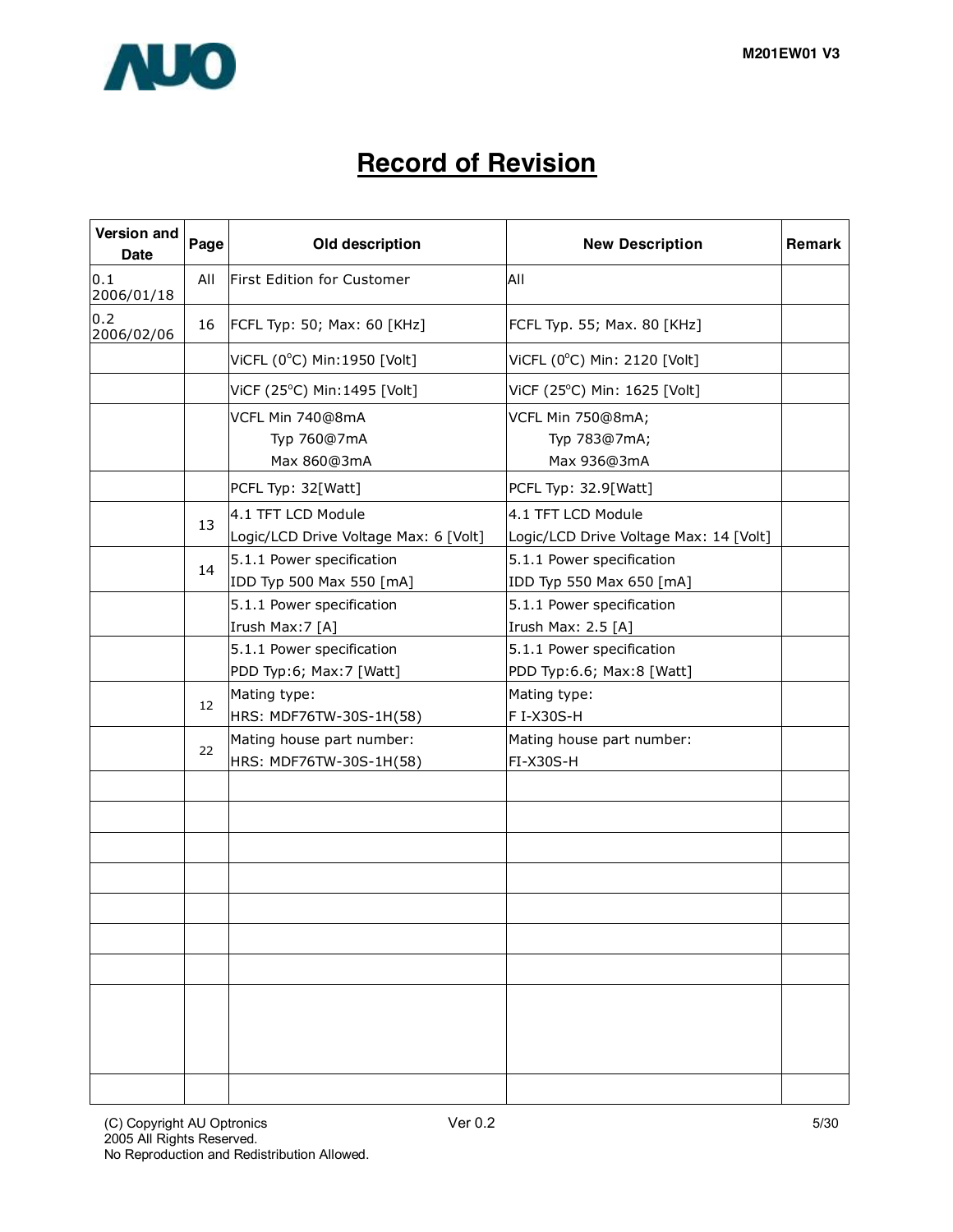

## **1.0 Handling Precautions**

- 1) Since front polarizer is easily damaged, pay attention not to scratch it.
- 2) Be sure to turn off power supply when inserting or disconnecting from input connector.
- 3) Wipe off water drop immediately. Long contact with water may cause discoloration or spots.
- 4) When the panel surface is soiled, wipe it with absorbent cotton or other soft cloth.
- 5) Since the panel is made of glass, it may break or crack if dropped or bumped on hard surface.
- 6) Since CMOS LSI is used in this module, take care of static electricity and insure human earth when handling.
- 7) Do not open nor modify the Module Assembly.
- 8) Do not press or pat the panel surface by fingers,hand or tooling
- 9) Do not press the reflector sheet at the back of the module to any directions.
- 10) In case if a module has to be put back into the packing container slot after once it was taken out from the container, do not press the center of the CCFL reflector edge. Instead, press at the far ends of the CCFL reflector edge softly. Otherwise the TFT module may be damaged.
- 11) At the insertion or removal of the Signal Interface Connector, be sure not to rotate nor tilt the Interface Connector of the TFT module.
- 12) After installation of the TFT module into an enclosure (Desktop monitor Bezel, for example), do not twist nor bend the TFT Module even momentary. At designing the enclosure, it should be taken into consideration that no bending/twisting forces are applied to the TFT module from outside. Otherwise the TFT module may be damaged.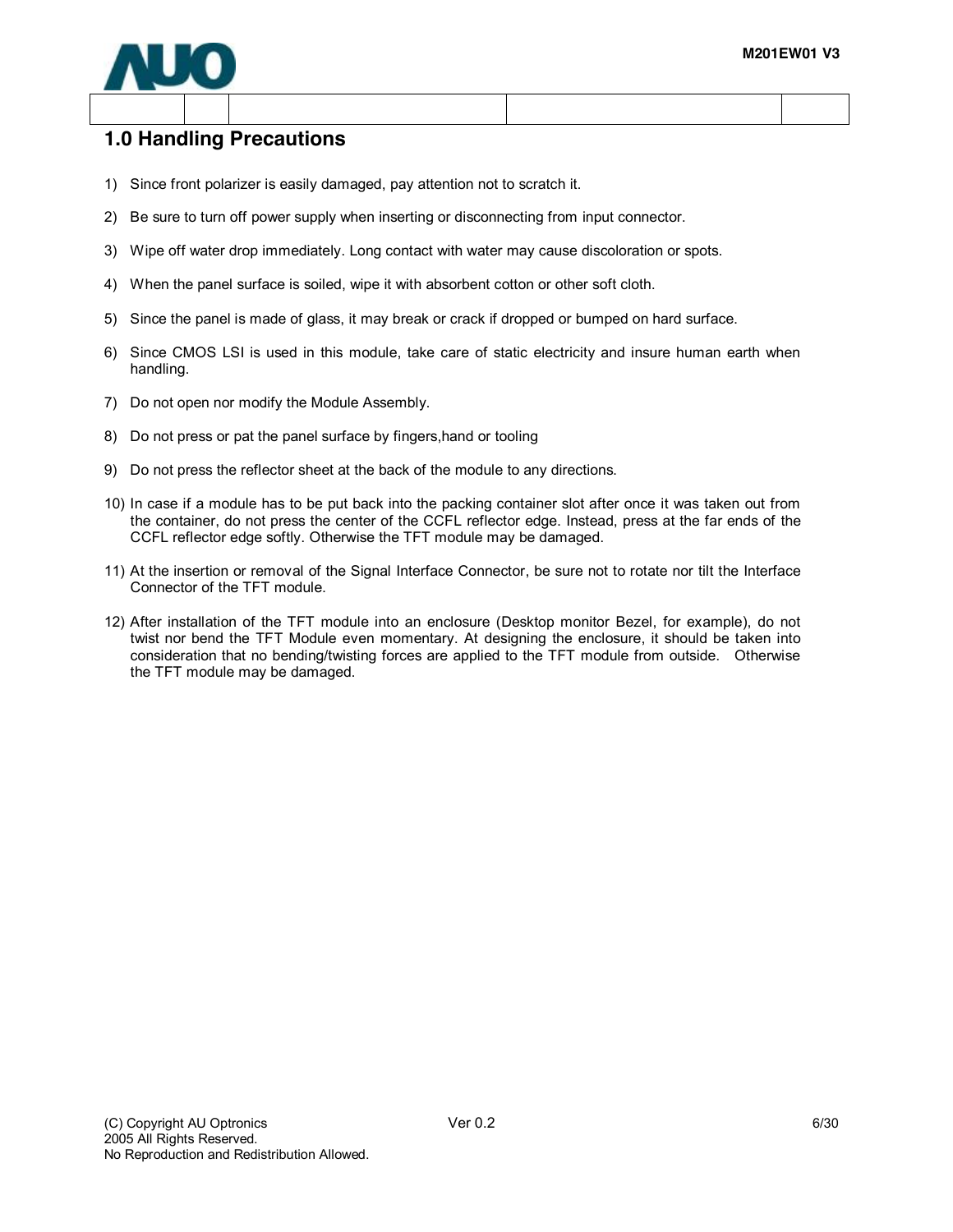

## **2.0 General Description**

This specification applies to the 20.1 inch-wide Color TFT-LCD Module M201EW01.

The display supports the WSXGA+ (1680(H) x 1050(V)) screen format and 16.7M colors (RGB 8-bits data). All input signals are 2 Channel LVDS interface compatible.

This module does not contain an inverter card for backlight.

### **2.1 Display Characteristics**

The following items are characteristics summary on the table under 25 ℃ condition:

| <b>ITEMS</b>                                | Unit                                    | <b>SPECIFICATIONS</b>                           |
|---------------------------------------------|-----------------------------------------|-------------------------------------------------|
| Screen Diagonal                             | [mm]                                    | 511.13 (20.1"Wide)                              |
| <b>Active Area</b>                          | [mm]                                    | 433.44 (H) x 270.90(V)                          |
| Pixels H x V                                |                                         | 1680(x3) x 1050                                 |
| Pixel Pitch                                 | [mm]                                    | 0.258 (per one triad) x 0.258                   |
| Pixel Arrangement                           |                                         | R.G.B. Vertical Stripe                          |
| Display Mode                                |                                         | Normally Black by AUO AMVA                      |
| White Luminance (Center)                    | $\text{\rm [cd/m}^2\text{\rm ]}$        | 300 cd/m2 @7mA (Typ)                            |
| <b>Contrast Ratio</b>                       |                                         | $1000:1$ (Typ)                                  |
| <b>Optical Response Time</b>                | [msec]                                  | 16ms (Typ, on/off); 8ms (Average, grey to grey) |
| <b>Color Saturation</b>                     |                                         | <b>72% NTSC</b>                                 |
| Nominal Input Voltage VDD                   | [Volt]                                  | $+12V$                                          |
| Power Consumption<br>(VDD line + CCFL line) | [Watt]                                  | 30W(Typ) (w/o Inverter, All white pattern)      |
| Weight                                      | [Grams]                                 | 2950 (Typ)                                      |
| <b>Physical Size</b>                        | [mm]                                    | 459.4(W) x 296.4(H) x 22.8(D) (Typ)             |
| Electrical Interface                        |                                         | Even/Odd R/G/B data, 3 sync signal,<br>Clock    |
| Support Color                               |                                         | 16.7M colors (RGB 8-bit data)                   |
| Temperature Range                           |                                         |                                                 |
| Operating                                   | $\mathsf{I}^\circ\mathsf{C}$            | 0 to $+50$                                      |
| Storage (Shipping)                          | $\mathsf{I}^\circ\mathsf{C} \mathsf{I}$ | $-20$ to $+60$                                  |
| <b>Surface Treatment</b>                    |                                         | Hard-coating (3H), Anti-Glare treatment         |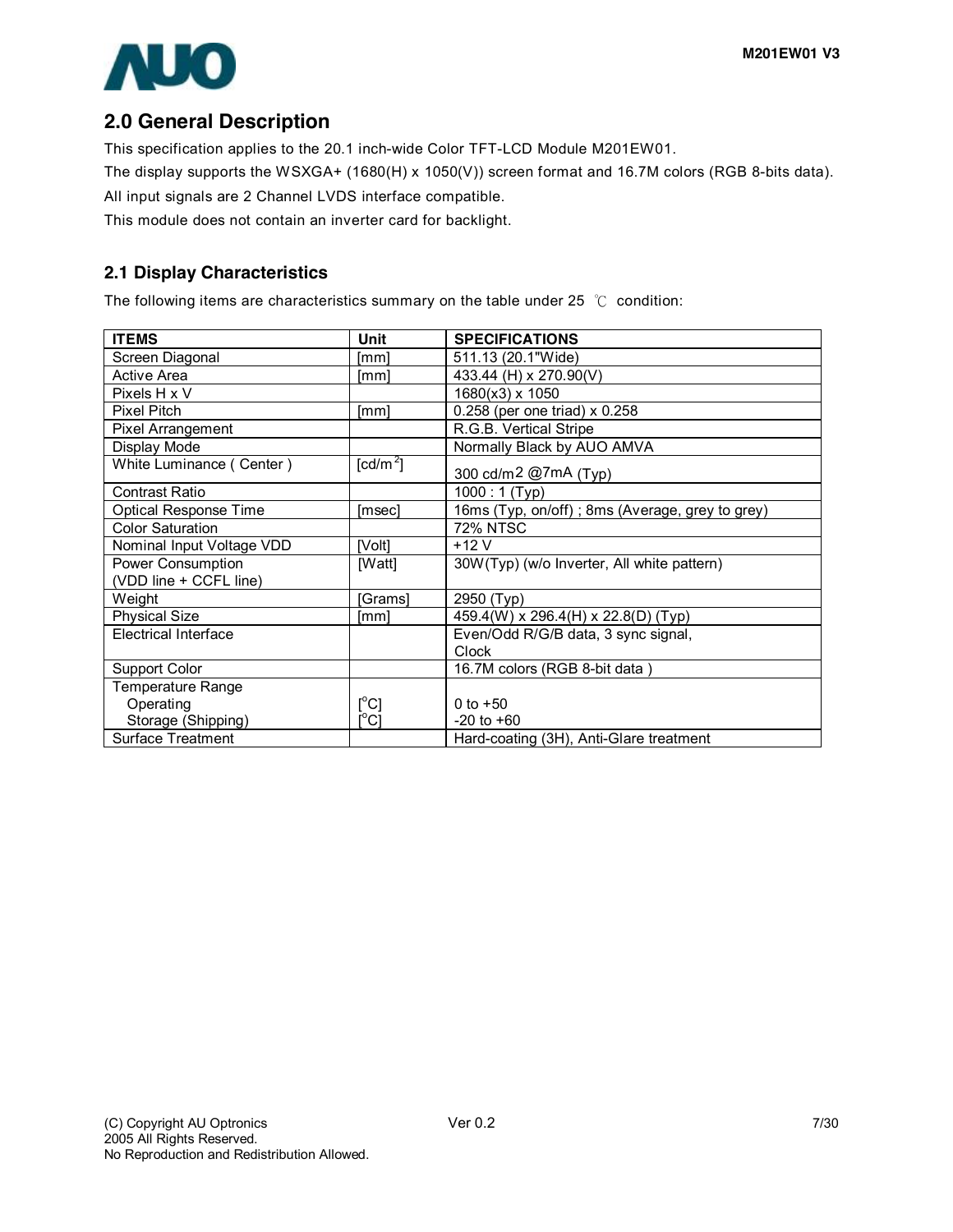

### **2.2 Optical Characteristics**

The optical characteristics are measured under stable conditions at 25 ℃:

| Item                                             | <b>Unit</b>                      | <b>Conditions</b>         | Min.                     | Typ.  | Max.                     | <b>Note</b> |
|--------------------------------------------------|----------------------------------|---------------------------|--------------------------|-------|--------------------------|-------------|
| Viewing Angle                                    | [degree]                         | Horizontal<br>(Right)     | 75                       | 89    |                          |             |
|                                                  | [degree]                         | $CR = 10$<br>(Left)       | 75                       | 89    |                          |             |
|                                                  | [degree]                         | Vertical<br>(Up)          | 75                       | 89    | $\overline{\phantom{a}}$ |             |
|                                                  | [degree]                         | $CR = 10$<br>(Down)       | 75                       | 89    |                          |             |
| Contrast ratio                                   |                                  | <b>Normal Direction</b>   | 750                      | 1000  |                          |             |
| Response Time                                    | [msec]                           | <b>Rising Time</b>        | $\overline{\phantom{a}}$ | 11    | 25                       | Note 1      |
|                                                  | [msec]                           | <b>Falling Time</b>       | $\overline{\phantom{a}}$ | 5     | 15                       | Note 1      |
|                                                  | [msec]                           | Rising + Falling          | $\overline{\phantom{a}}$ | 16    | 40                       | Note 1      |
|                                                  | [msec]                           | Grey to Grey<br>(average) | $\blacksquare$           | 8     | $\blacksquare$           | Note 2      |
| Color / Chromaticity<br>Coordinates (CIE)        |                                  | Red x                     | 0.610                    | 0.641 | 0.670                    |             |
|                                                  | Red y                            |                           | 0.322                    | 0.353 | 0.382                    |             |
|                                                  |                                  | Green x                   | 0.258                    | 0.289 | 0.318                    |             |
|                                                  |                                  | Green y                   | 0.598                    | 0.626 | 0.658                    |             |
|                                                  |                                  | Blue x                    | 0.114                    | 0.142 | 0.174                    |             |
|                                                  |                                  | Blue y                    | 0.046                    | 0.078 | 0.106                    |             |
| Color Coordinates (CIE) White                    |                                  | White x                   | 0.283                    | 0.313 | 0.343                    |             |
|                                                  |                                  | White y                   | 0.299                    | 0.329 | 0.359                    |             |
| White Luminance at CCFL 7.0mA<br>(central point) | $\text{\rm [cd/m}^2\text{\rm ]}$ |                           | 240                      | 300   | $\overline{\phantom{a}}$ |             |
| <b>Luminance Uniformity</b>                      | [%]                              |                           | 75                       | 80    | $\overline{\phantom{a}}$ | Note 3      |
| Crosstalk (in75Hz)                               | [%]                              |                           |                          |       | 1.5                      | Note 4      |
| Flicker                                          | DB                               |                           |                          |       | $-20$                    | Note 5      |

Equipment: Pattern Generator, Power Supply, Digital Voltmeter, Luminance meter (PR 880, BM-5A ,

BM 7 ,CS-1000, & EZContrast\* )



No Reproduction and Redistribution Allowed.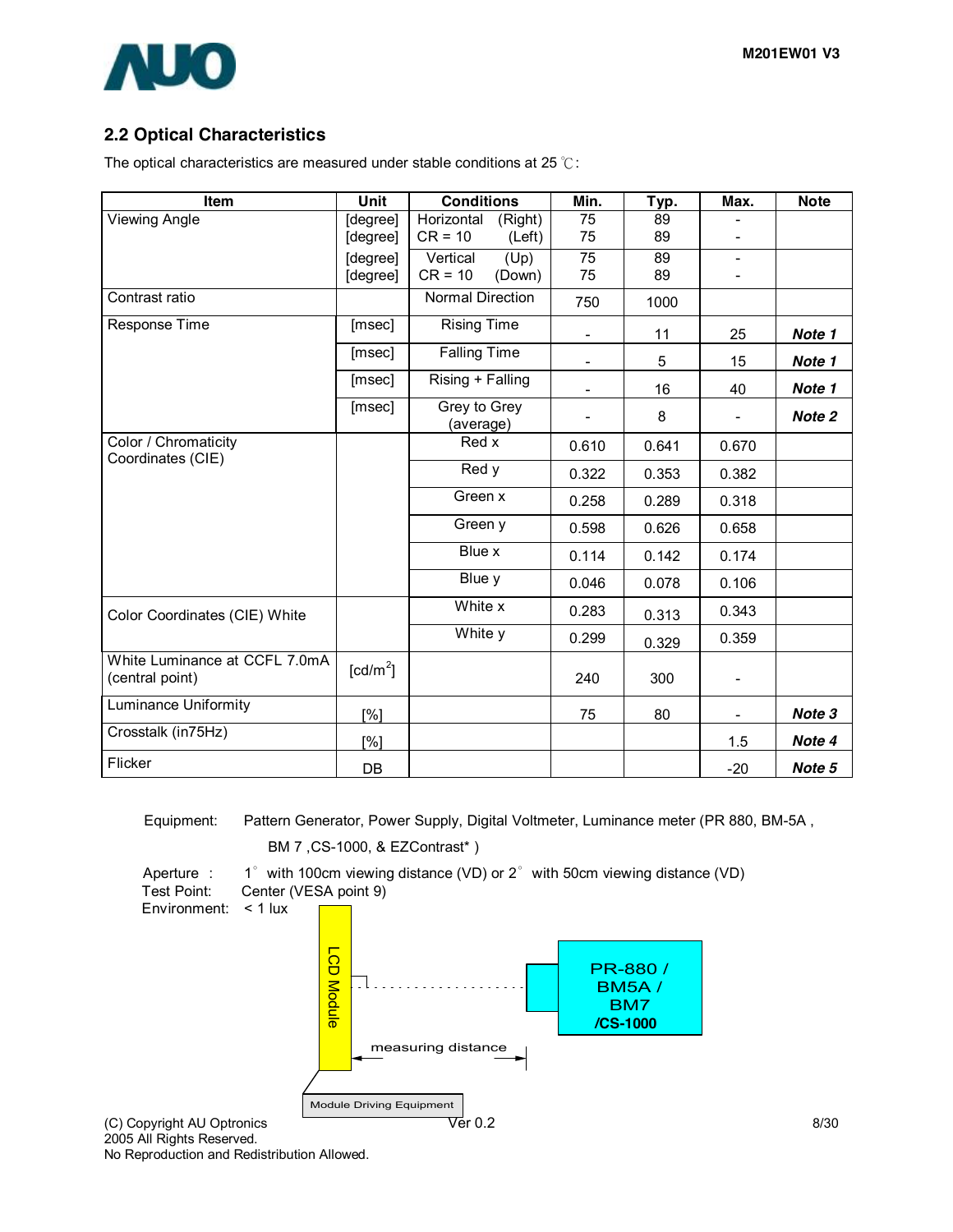

\*' EZ Contrast is different measurement tool with very close viewing distance.

#### *Note 1:* **Definition of Response time**

The output signals of photodetector are measured when the input signals are changed from "Black" to "White" (rising time), and from "White" to "Black "(falling time), respectively. The response time is interval between the 10% and 90% of amplitudes.



#### *Note 2:* Over-Drive and Response time:



#### Algorithm:

Level A - Level B  $\geq 16$  then average Tr  $\leq$ 8ms & average Tf  $\leq$ 8ms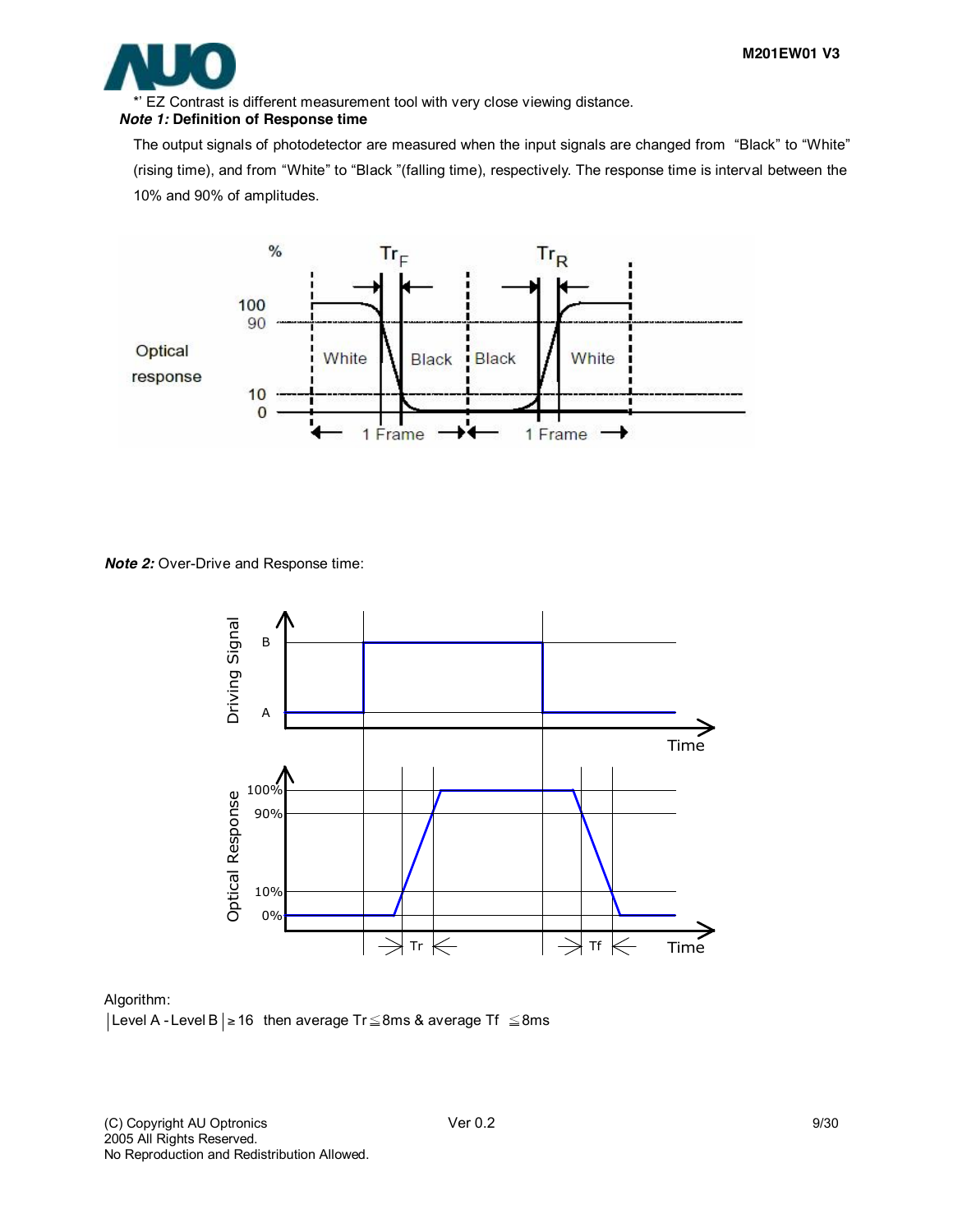

#### *Note 3:* **Brightness uniformity of these 9 points is defined as below**



*Note 4:* Crosstalk is defined as below :



Unit: percentage of dimension of display area  $l L_A - L_{A'}$  l /  $L_A$  x 100%= 1.5% max.,  $L_A$  and  $L_B$  are brightness at location A and B 0 gray level

 $l L_B-L_B'$  l /  $L_B$  x 100%= 1.5% max.,  $L_{A'}$  and  $L_{B'}$  are brightness at location A' and B'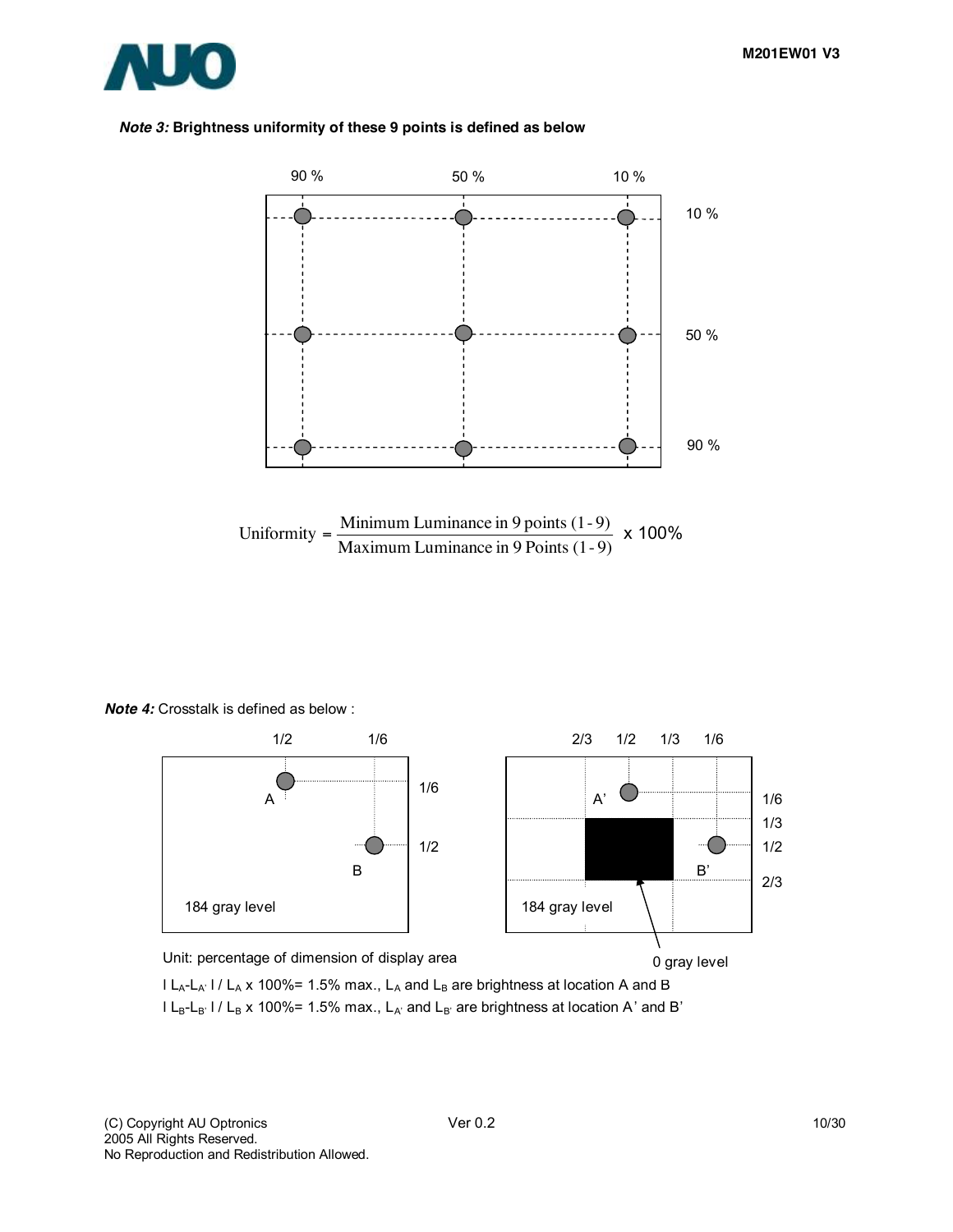

#### *Note5:* Test Paterm: Subchecker Pattern



Method: Record dBV & DC value with (WESTAR)TRD-100



Flicker (dB) =  $20 \log \frac{AC \text{ Level(at 30 Hz)}}{DC \text{ Level}}$ 

## **3.0 Functional Block Diagram**

The following diagram shows the functional block of the 20.1 inches wide Color TFT/LCD Module:

(C) Copyright AU Optronics Ver 0.2 11/30 2005 All Rights Reserved. No Reproduction and Redistribution Allowed.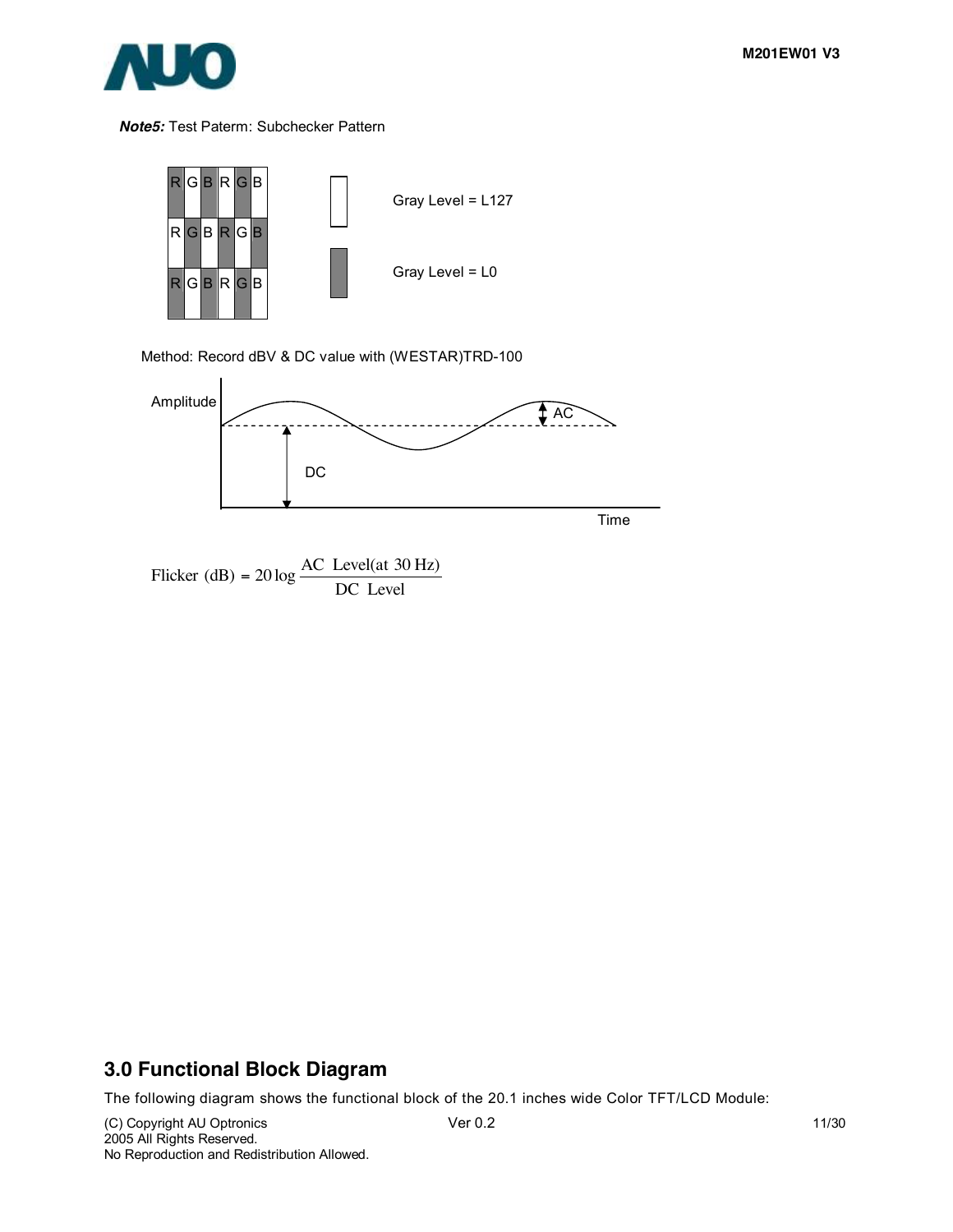



Mating Type: Mating Type: Mating Type: Mating Type: Mating Type: Mating Type: Mating Type: Mating Type: Mating Type: Mating Type: Mating Type: Mating Type: Mating Type: Mating Type: Mating Type: Mating Type: Mating Type: M

BHSR-05VS-1 (5 pin)

SM02B-BHSS-1-TB (2 pin) SM04(9-E2)B-BHS-1-TB (5 pin)

## **4.0 Absolute Maximum Ratings**

Absolute maximum ratings of the module is as following:

#### **4.1 TFT LCD Module**

(C) Copyright AU Optronics Ver 0.2 12/30 2005 All Rights Reserved. No Reproduction and Redistribution Allowed.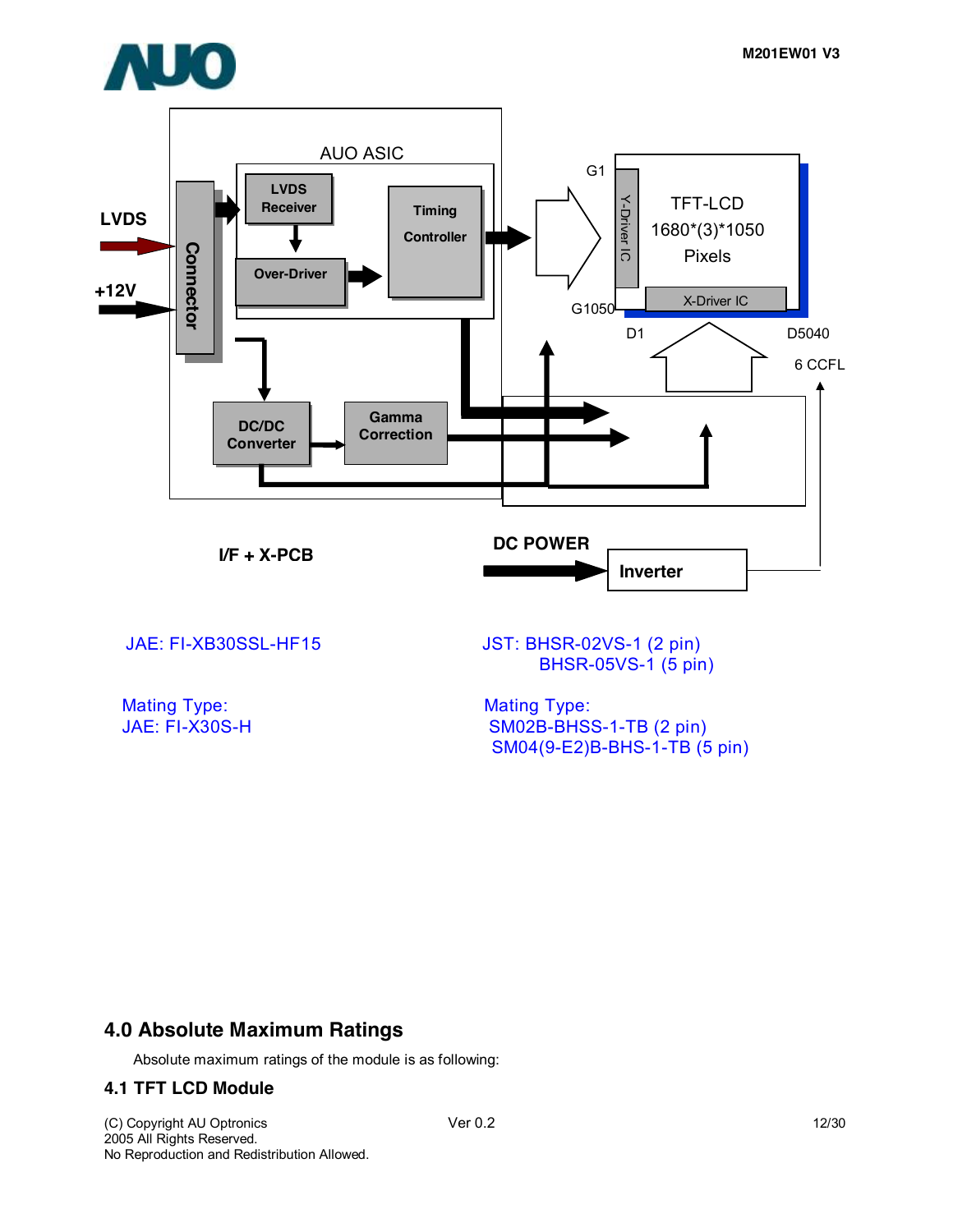| Item            | Svmbol | Min        | Max | Unit   | <b>Conditions</b> |
|-----------------|--------|------------|-----|--------|-------------------|
| Logic/LCD Drive | √lN    | ററ<br>-v.J | 14  | [Volt] | <b>Note 1.2</b>   |

### **4.2 Backlight Unit**

| ltem              | Svmbol      | Min                      | Max | Unit     | <b>Conditions</b> |
|-------------------|-------------|--------------------------|-----|----------|-------------------|
| CCFL<br>. Current | <b>ICFL</b> | $\overline{\phantom{0}}$ |     | [mA] rms | <b>Note 1,2</b>   |

#### **4.3 Absolute Ratings of Environment**

| Item                    | Symbol     | Min | Max | Unit  | <b>Conditions</b> |
|-------------------------|------------|-----|-----|-------|-------------------|
| Operating Humidity      | <b>HOP</b> |     | 90  | I%RH1 | Note              |
| Storage Temperature     | TST        | -20 | +60 | [°C]  | Note              |
| <b>Storage Humidity</b> | HST        |     | 90  | [%RH] | Note              |

*Note 1:* With in Ta (25℃)

**Note 2:** Permanent damage to the device may occur if exceed maximum values

#### **Relative Humidity %**



## **5.0 Electrical characteristics**

#### **5.1 TFT LCD Module**

#### **5.1.1 Power Specification**

Input power specifications are as follows;

(C) Copyright AU Optronics Ver 0.2 13/30 2005 All Rights Reserved. No Reproduction and Redistribution Allowed.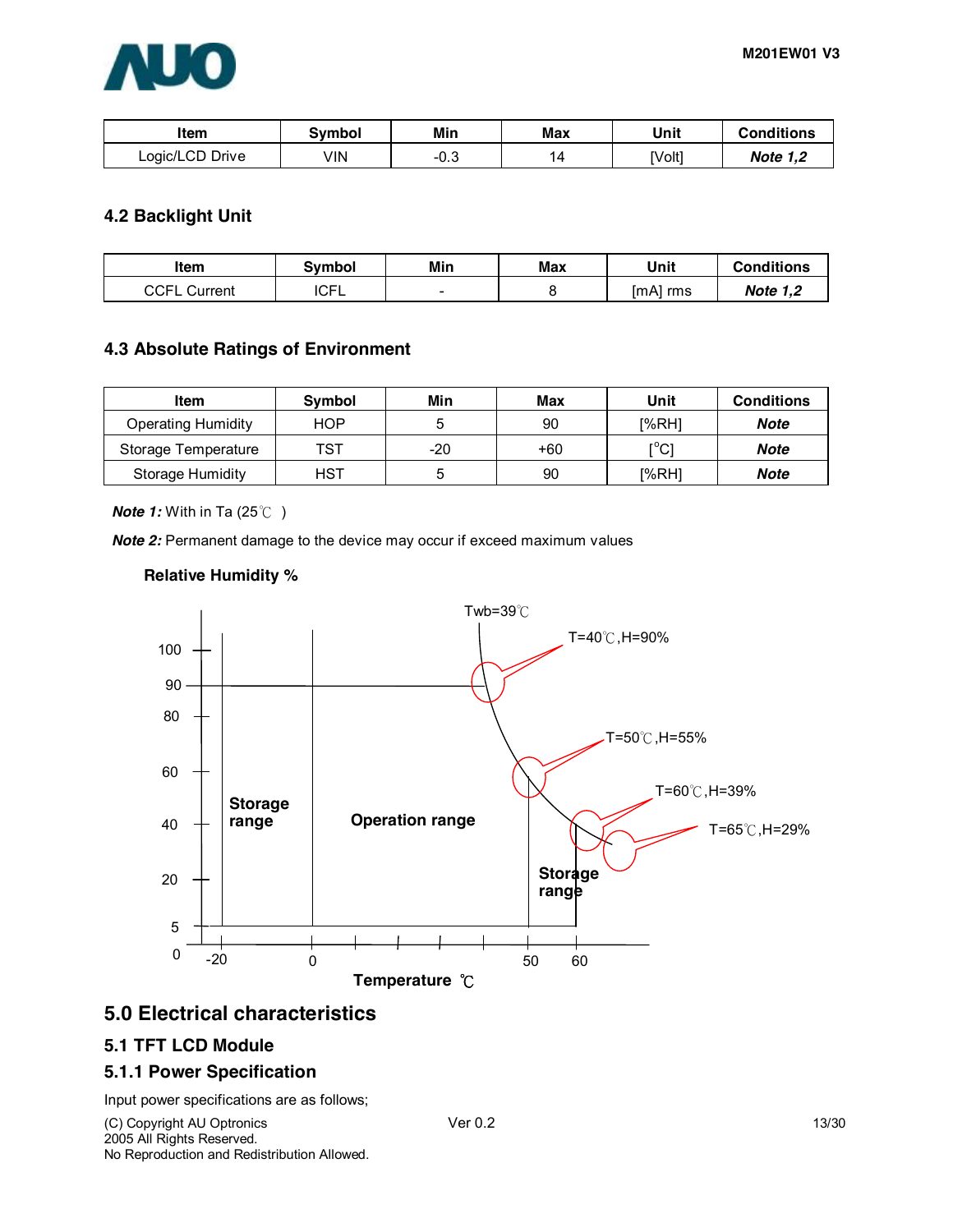

| Symbol     | <b>Parameter</b>                            | Min  | <b>Typ</b>               | Max  | <b>Units</b> | <b>Condition</b>                       |
|------------|---------------------------------------------|------|--------------------------|------|--------------|----------------------------------------|
| <b>VDD</b> | Logic/LCD Drive<br>Voltage                  | 10.8 | 12 <sup>2</sup>          | 13.2 | [Volt]       | $\pm 10\%$                             |
| <b>IDD</b> | <b>VDD</b> current                          |      | 550                      | 650  | [mA]         | Vin=12V, All White Pattern,<br>at 60Hz |
| Irush      | <b>LCD Inrush Current</b>                   |      | $\overline{\phantom{a}}$ | 2.5  | [A]          | <b>Note</b>                            |
| <b>PDD</b> | <b>VDD Power</b>                            |      | 6.6                      | 8    | [Watt]       | Vin=12V, All White Pattern,<br>at 60Hz |
| VDDrp      | Allowable Logic/LCD<br>Drive Ripple Voltage |      |                          | 100  | [MV]<br>p-p  |                                        |

*Note:* Measurement conditions:



**Vin rising time**

#### **5.1.2 Signal Electrical Characteristics**

Input signals shall be low or Hi-Z state when Vin is off It is recommended to refer the specifications of SN75LVDS82DGG (Texas Instruments) in detail.

Each signal characteristics are as follows;

| Symbol                                                 | <b>Parameter</b> | Min | <b>The Contract of the Contract of the Contract of the Contract of the Contract of the Contract of the Contract of The Contract of The Contract of The Contract of The Contract of The Contract of The Contract of The Contract </b><br>'yp | <b>Max</b> | <b>Units</b> | Condition |
|--------------------------------------------------------|------------------|-----|---------------------------------------------------------------------------------------------------------------------------------------------------------------------------------------------------------------------------------------------|------------|--------------|-----------|
| $(C)$ $\cap$<br>Copyright AU<br><sup>1</sup> Optronics |                  |     | $\sim$ $\sim$<br>√er<br>v.z                                                                                                                                                                                                                 |            |              | 14/30     |

2005 All Rights Reserved. No Reproduction and Redistribution Allowed.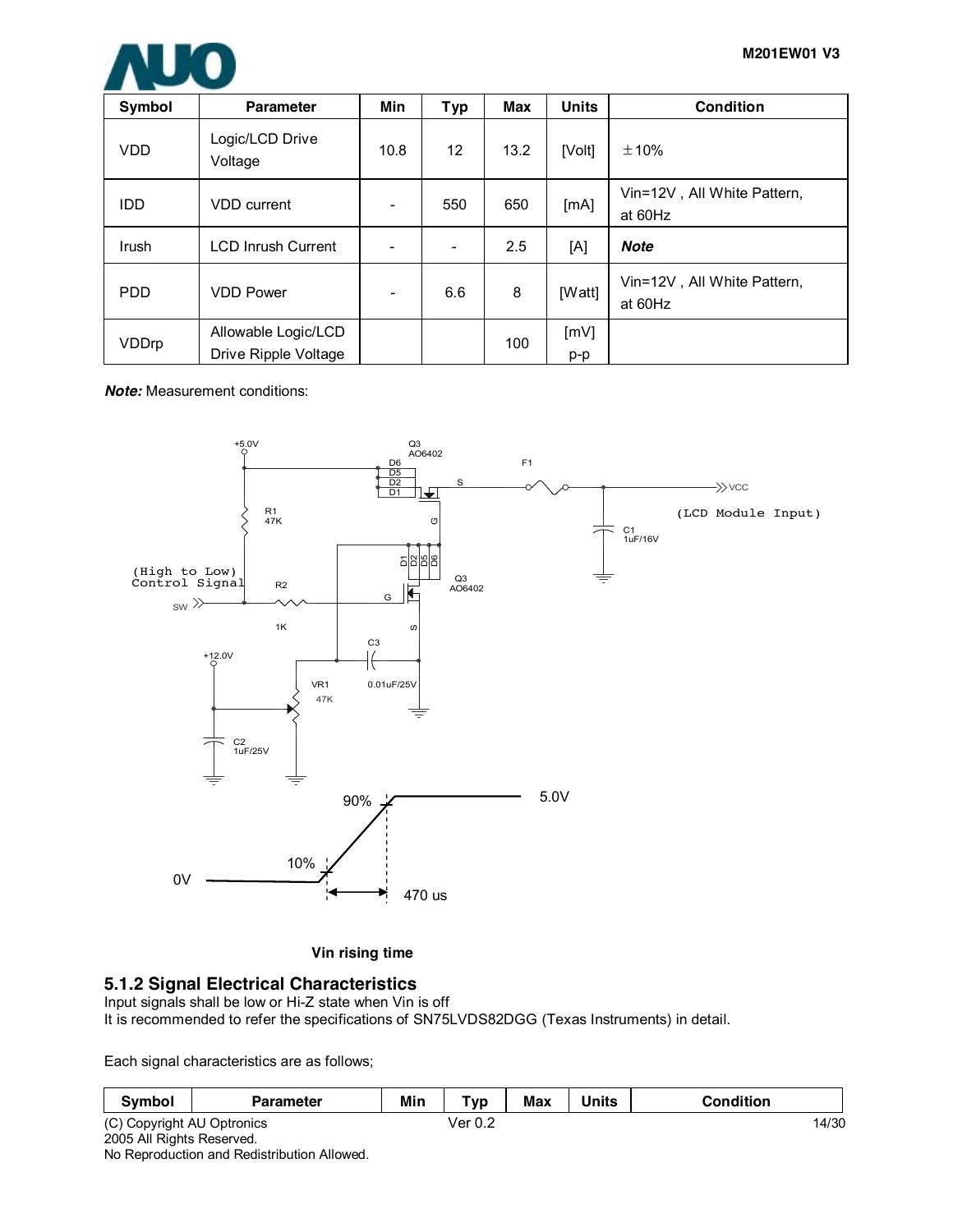

| VTH         | Differential Input High<br>Threshold |        | $\overline{\phantom{0}}$ | $+100$ | [mV] | $VICM = 1.2V$<br><b>Note</b> |
|-------------|--------------------------------------|--------|--------------------------|--------|------|------------------------------|
| VTL         | Differential Input Low<br>Threshold  | $-100$ |                          |        | [mV] | $VICM = 1.2V$<br><b>Note</b> |
| <b>VID</b>  | Input Differential Voltage           | 100    | 400                      | 600    | [mV] | Note                         |
| <b>VICM</b> | Differential Input Common            | $+1.0$ | $+1.2$                   | $+1.5$ | [V]  | VTH/VTL = $\pm$ 100MV        |
|             | Mode Voltage                         |        |                          |        |      | <b>Note</b>                  |

*Note:* LVDS Signal Waveform



### **5.2 Backlight Unit**

Parameter guideline for CCFL Inverter

| <b>Symbol</b> | <b>Parameter</b>      | Min. | Typ. | Max. | Unit        | <b>Condition</b>            |
|---------------|-----------------------|------|------|------|-------------|-----------------------------|
| <b>ISCFL</b>  | CCFL standard current | 6.5  | 7.0  | 7.5  | [mA]<br>rms | (Ta=25 $^{\circ}$ C) Note 1 |

(C) Copyright AU Optronics Ver 0.2 15/30 2005 All Rights Reserved. No Reproduction and Redistribution Allowed.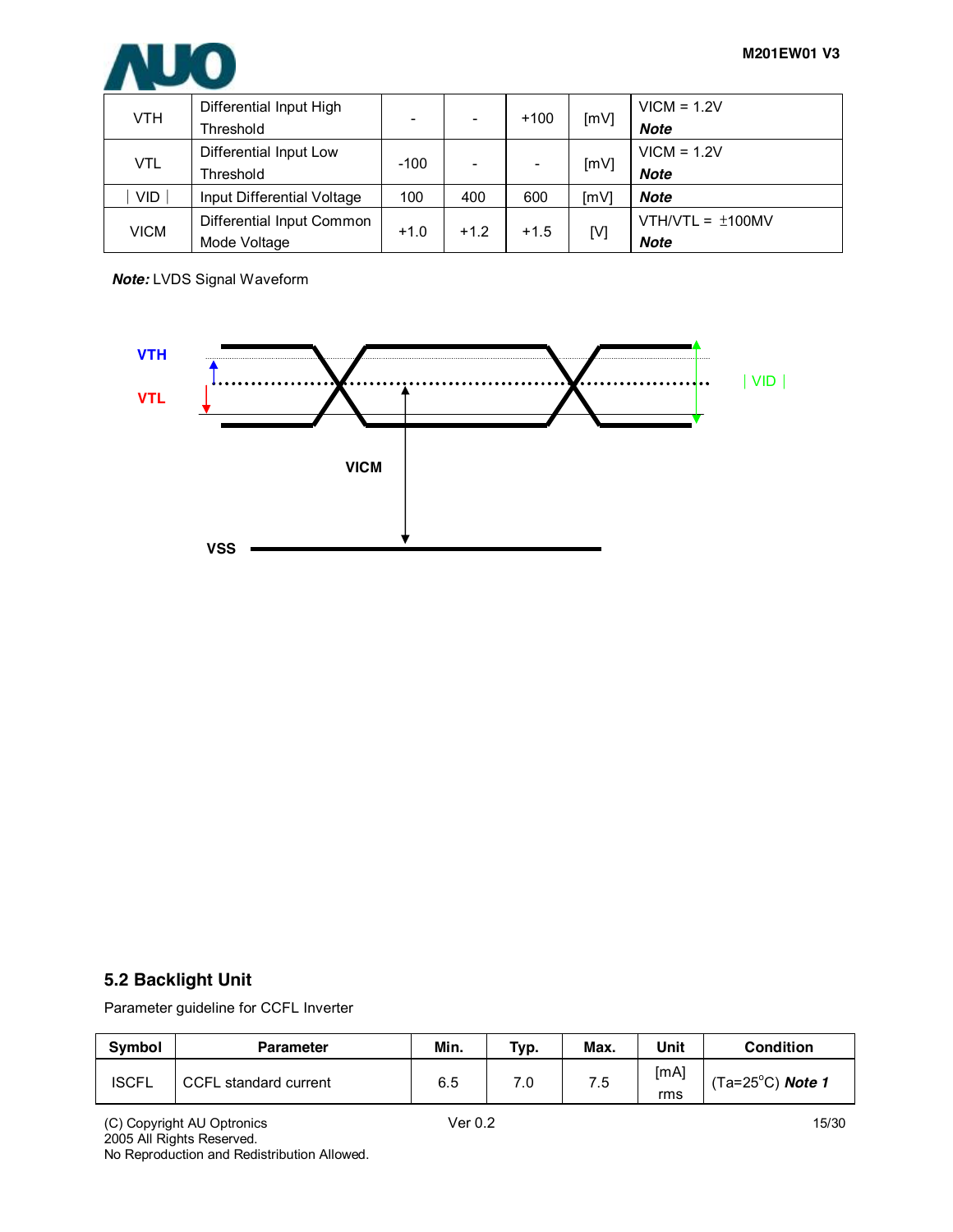

| <b>IRCFL</b>                   | CCFL operation range                                                | 3.0         | 7.0         | 8.0         | [mA]<br>rms   | $(Ta=25^{\circ}C)$               |
|--------------------------------|---------------------------------------------------------------------|-------------|-------------|-------------|---------------|----------------------------------|
| <b>FCFL</b>                    | <b>CCFL Frequency</b>                                               | 40          | 55          | 80          | [KHz]         | (Ta= $25^{\circ}$ C) Note 2      |
| <b>VICFL</b><br>$(0^{\circ}C)$ | <b>CCFL Ignition Voltage</b><br>(End of the lamp wire<br>connector) | 2120        |             |             | [Volt]<br>rms | $(Ta=0^{\circ}C)$<br>Note 3      |
| <b>ViCF</b><br>$(25^{\circ}C)$ | <b>CCFL Ignition Voltage</b><br>(End of the lamp wire<br>connector) | 1625        |             |             | [Volt]<br>rms | $(Ta=25^{\circ}C)$ <i>Note</i> 3 |
| <b>VCFL</b>                    | <b>CCFL Operation Voltage</b>                                       | 750<br>@8mA | 783<br>@7mA | 936<br>@3mA | [Volt]<br>rms | (Ta=25 $^{\circ}$ C) Note 4      |
| <b>PCFL</b>                    | CCFL Power consumption (for<br>reference)                           |             | 32.9        |             | <b>IWattl</b> | (Ta=25 $^{\circ}$ C) Note 5      |
| <b>LTCFL</b>                   | <b>CCFL life Time</b>                                               | 40,000      | 50,000      |             | [Hour]        | (Ta=25 $^{\circ}$ C) Note 6      |

*Note 1:* CCFL standard current is measured at 25±2℃.

- *Note 2:* CCFL Frequency should be carefully determined to avoid interference between inverter and TFT LCD
- *Note 3:* ViCFL means Ignition Voltage for both ends of the lamp, and CCFL inverter should be able to give out a

power that has a generating capacity of over ViCFL for ignition

- *Note 4:* CCFL operation voltage is measured at 25±2℃.
- **Note 5:** The variance of CCFL power consumption is  $\pm 10\%$ . Power is calculated for reference (ICFL×VCFL×6=PCFL).
- *Note 6:* Definition of life: brightness becomes 50% or less than the minimum luminance value of CCFL..The typical life time of CCFL is on the condition at 6.0 mA lamp current.

## **6.0 Signal Characteristic**

#### **6.1 Pixel Format Image**

Following figure shows the relationship of the input signals and LCD pixel format.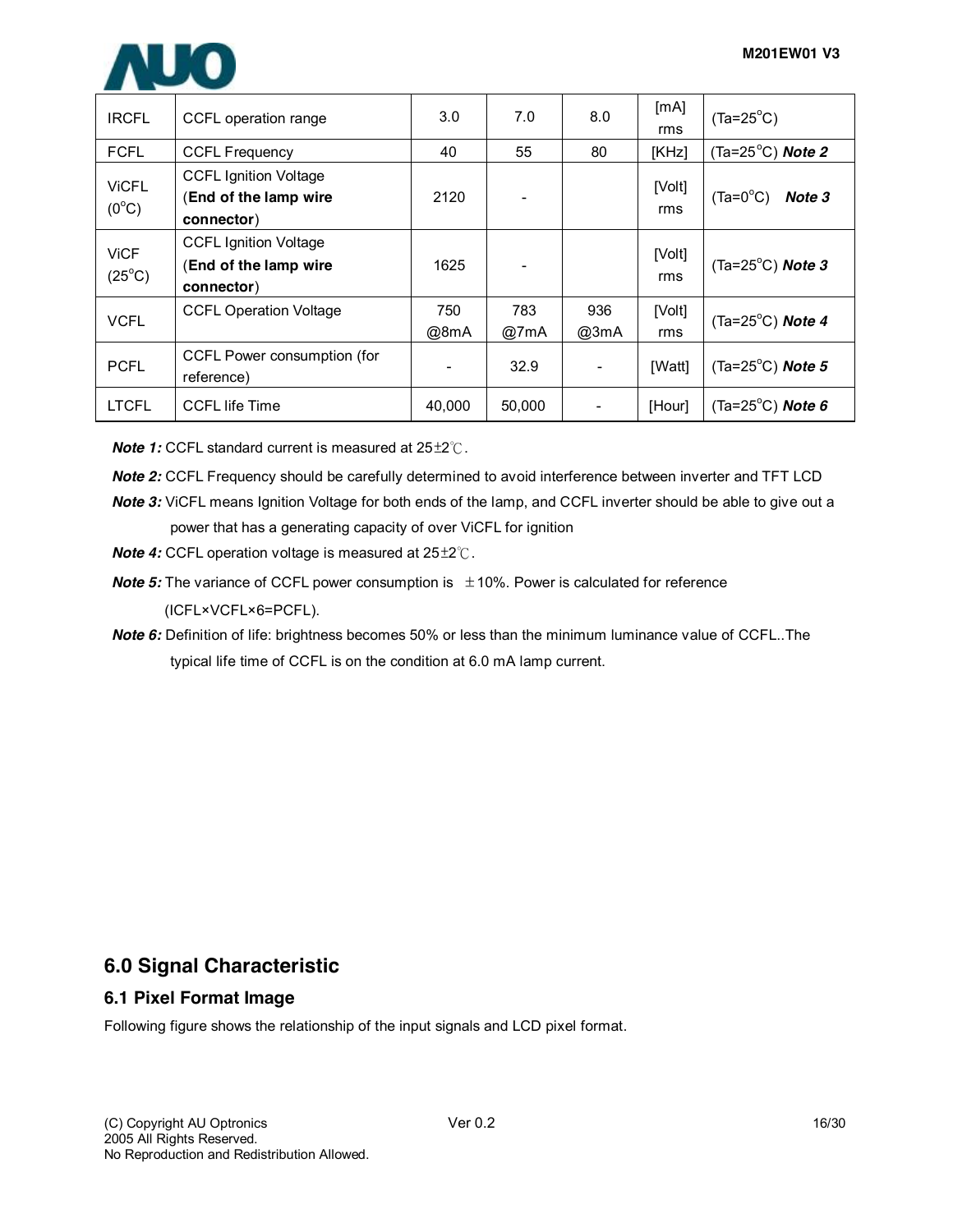



#### **6.2 The input data format**



#### **Note 1:** R/G/B data 7:MSB, R/G/B data 0:LSB O = "First Pixel Data" E = "Second Pixel Data"

#### **6.3 Signal Description**

The module using one LVDS receiver SN75LVDS82(Texas Instruments) or compatible. LVDS is a differential signal technology for LCD interface and high speed data transfer device. Transmitter shall be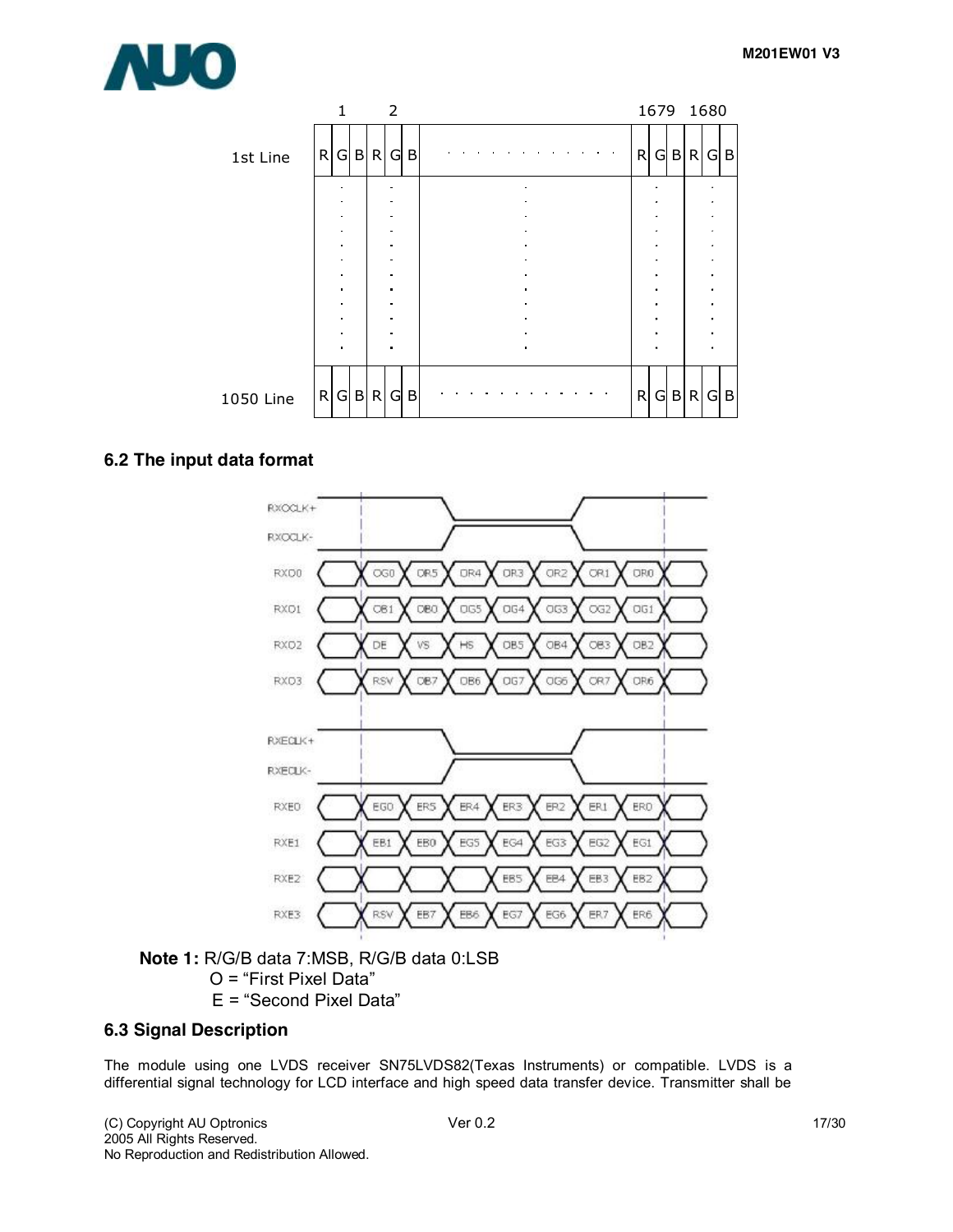

SN75LVDS83(negative edge sampling) or compatible **.** The first LVDS port(RxOxxx) transmits odd pixels while the second LVDS port(RxExxx) transmits even pixels.

| PIN#           | SIGNAL NAME        | <b>DESCRIPTION</b>                                                       |
|----------------|--------------------|--------------------------------------------------------------------------|
| 1              | RxO0-              | Negative LVDS differential data input (Odd data)                         |
| $\overline{2}$ | RxO0+              | Positive LVDS differential data input (Odd data)                         |
| 3              | RxO <sub>1</sub> - | Negative LVDS differential data input (Odd data)                         |
| 4              | RxO1+              | Positive LVDS differential data input (Odd data)                         |
| 5              | RxO <sub>2</sub> - | Negative LVDS differential data input (Odd data, H-Sync, V-Sync, DSPTMG) |
| 16             | $RxO2+$            | Positive LVDS differential data input (Odd data, H-Sync, V-Sync, DSPTMG) |
| 7              | GND.               | Power Ground                                                             |
| 8              | RxOC-              | Negative LVDS differential clock input (Odd clock)                       |
| 9              | RxOC+              | Positive LVDS differential clock input (Odd clock)                       |
| 10             | RxO3-              | Negative LVDS differential data input (Odd data)                         |
| 11             | RxO3+              | Positive LVDS differential data input (Odd data)                         |
| 12             | RxE0-              | Negative LVDS differential data input (Even clock)                       |
| 13             | RxE0+              | Positive LVDS differential data input (Even data)                        |
| 14             | GND                | Power Ground                                                             |
| 15             | RxE1-              | Positive LVDS differential data input (Even data)                        |
| 16             | RxE1+              | Negative LVDS differential data input (Even data)                        |
| 17             | GND.               | Power Ground                                                             |
| 18             | RxE2-              | Negative LVDS differential data input (Even data)                        |
| 19             | RxE2+              | Positive LVDS differential data input (Even data)                        |
| 20             | RxEC-              | Negative LVDS differential clock input (Even clock)                      |
| 21             | RxEC+              | Positive LVDS differential clock input (Even clock)                      |
| 22             | RxE3-              | Negative LVDS differential data input (Even data)                        |
| 23             | RxE3+              | Positive LVDS differential data input (Even data)                        |
| 24             | GND.               | Power Ground                                                             |
| 25             | ΝC                 | No contact (For AUO test only)                                           |
| 26             | <b>NC</b>          | No contact (For AUO test only)                                           |
| 27             | NC.                | No contact (For AUO test only)                                           |
| 28             | <b>POWER</b>       | Power                                                                    |
| 29             | <b>POWER</b>       | Power                                                                    |
| 30             | <b>POWER</b>       | Power                                                                    |

**Note1:** Start from left side

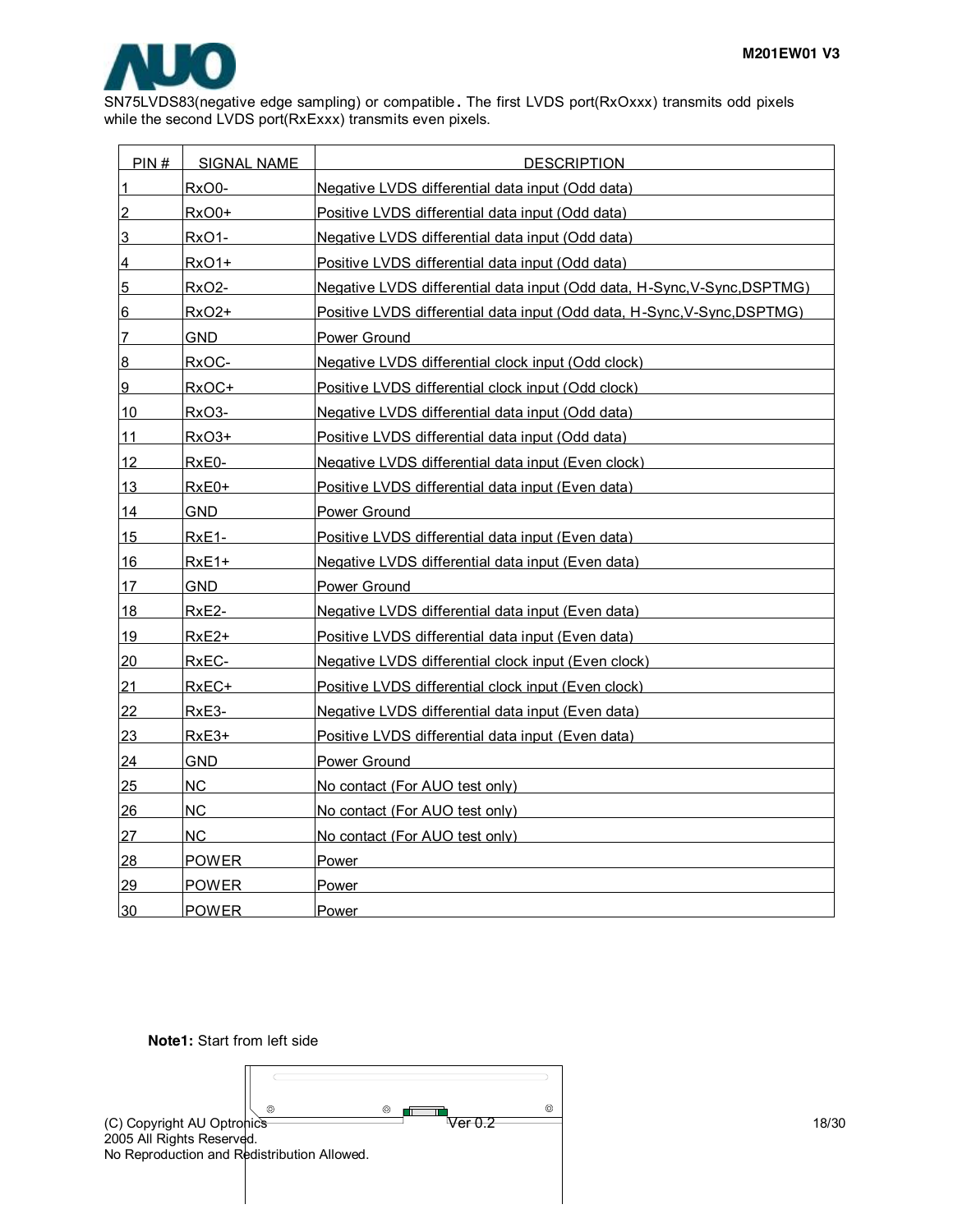



**Note2:** Input signals of odd and even clock shall be the same timing.

#### **6.4 Timing Characteristics**

Basically, interface timings described here is not actual input timing of LCD module but output timing of SN75LVDS82DGG (Texas Instruments) or equivalent.

| <b>Signal</b> | <b>Item</b>     | Symbol                   | Min  | <b>Typ</b> | Max   | Unit       |
|---------------|-----------------|--------------------------|------|------------|-------|------------|
|               | Period          | T٧                       | 1061 | 1087       | 1600  | Th         |
| Vertical      | Active          | Tdisp(v)                 | 1050 | 1050       | 1050  | Th         |
| Section       | <b>Blanking</b> | $Tbp(v) + Tfp(v) + PWvs$ | 11   | 37         | 550   | Th         |
|               | Period          | Th                       | 920  | 1128       | 1400  | Tclk       |
| Horizontal    | Active          | Tdisp(h)                 | 840  | 840        | 840   | Tclk       |
| Section       | <b>Blanking</b> | $Tbp(h) + Tfp(h) + PWhs$ | 80   | 288        | 560   | Tclk       |
|               | Period          | Tclk                     | 12.3 | 13.6       | 16.67 | ns         |
| <b>Clock</b>  | Frequency       | Frea                     | 60   | 73.5       | 81    | <b>MHz</b> |
| Frame rate    | Frame rate      | F                        | 55   | 60         | 75    | Hz         |

**Note** : DE mode only

#### **6.4.1 Timing diagram**

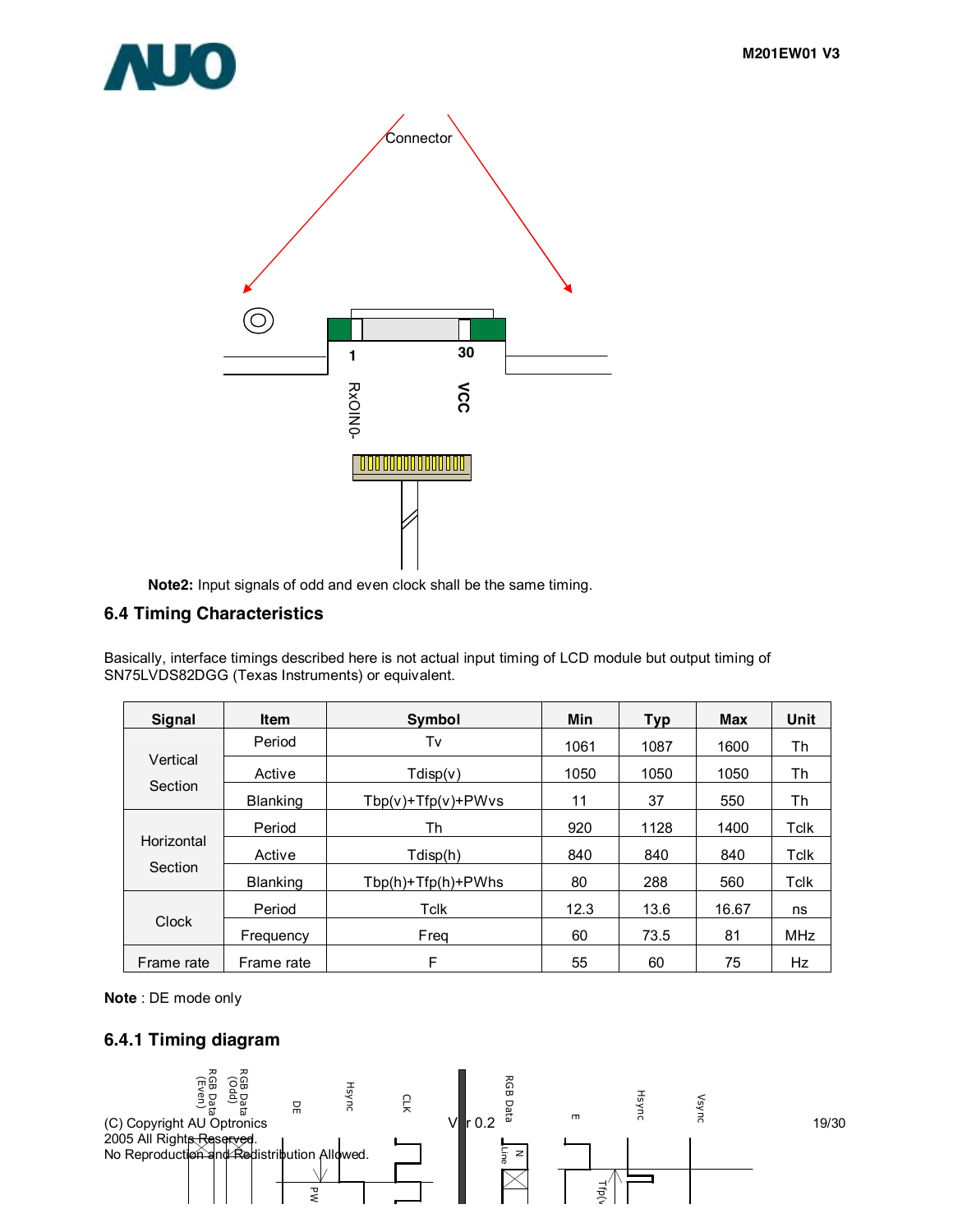



## **6.5 Power ON/OFF Sequence**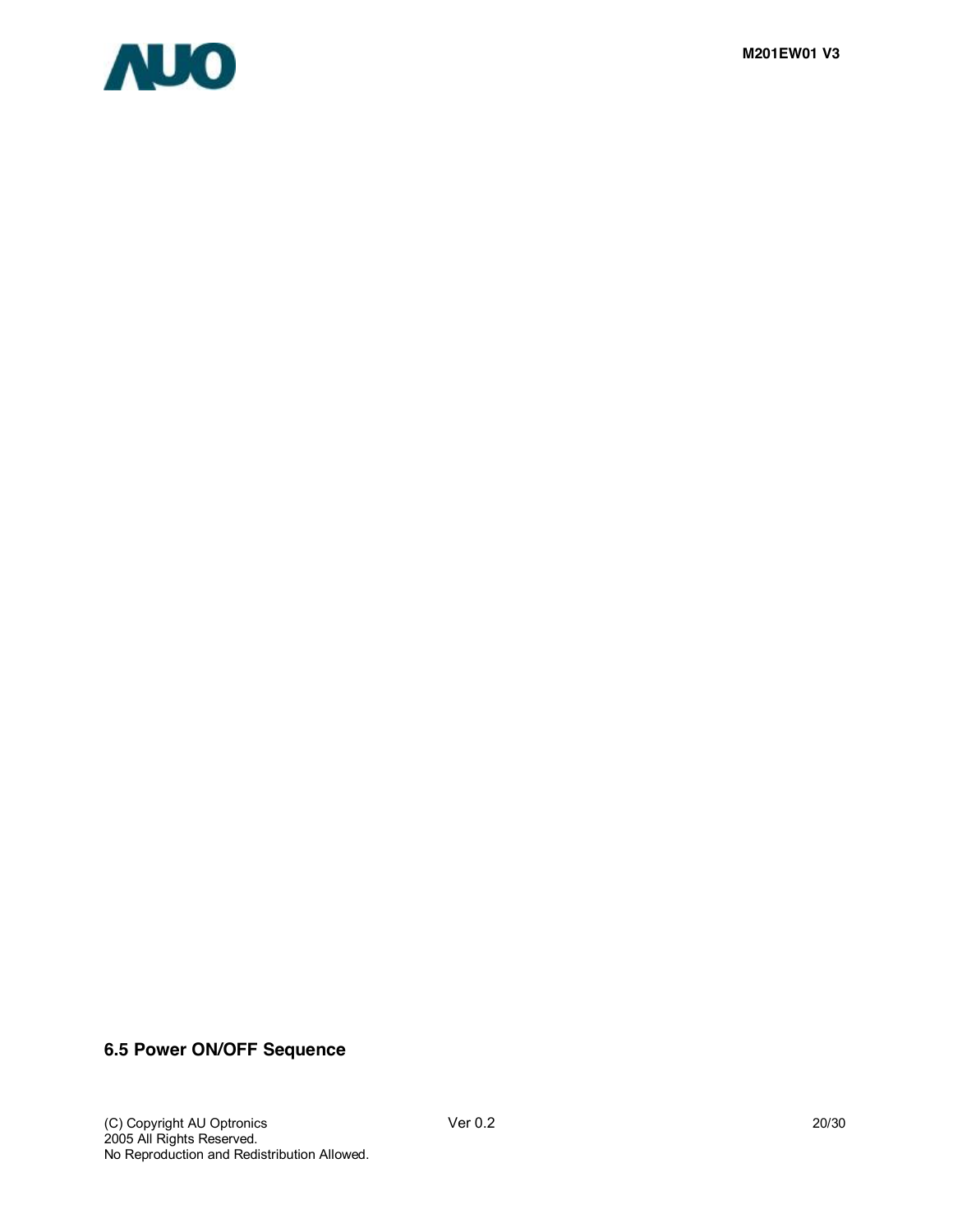

Vin power and lamp on/off sequence is as follows. Interface signals are also shown in the chart. Signals from any system shall be Hi-Z state or low level when Vin is off.



| Symbol |      | Unit                     |     |      |
|--------|------|--------------------------|-----|------|
|        | Min  | Typ                      | Max |      |
| Τ1     | 0.5  | -                        | 10  | [ms] |
| T2     | 0.5  | 40                       | 50  | [ms] |
| T3     | 200  | ۰                        |     | [ms] |
| T4     | 200  | $\overline{\phantom{0}}$ |     | [ms] |
| T5     | 0.5  | 16                       | 50  | [ms] |
| T6     | -    | $\overline{\phantom{a}}$ | 10  | [ms] |
| Т7     | 1000 | ۰                        |     | [ms] |

## **7.0 Connector & Pin Assignment**

Physical interface is described as for the connector on module.

These connectors are capable of accommodating the following signals and will be following components.

(C) Copyright AU Optronics Ver 0.2 21/30 2005 All Rights Reserved. No Reproduction and Redistribution Allowed.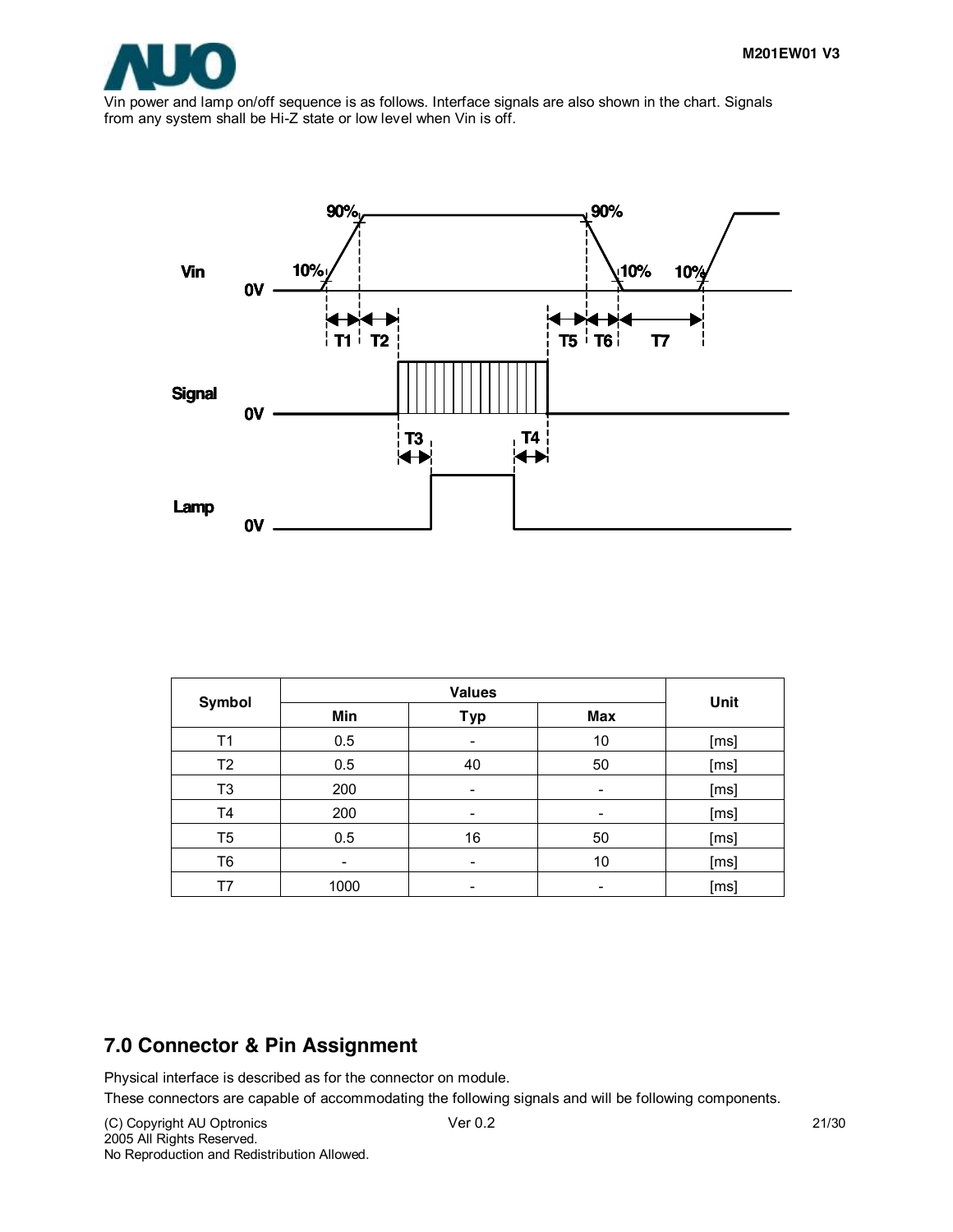

## **7.1 TFT LCD Module**

| <b>Connector Name / Designation</b> | Interface Connector / Interface card |
|-------------------------------------|--------------------------------------|
| <b>Manufacturer</b>                 | JAE or compatible                    |
| <b>Type Part Number</b>             | FI-XB30SSL-HF15                      |
| <b>Mating Housing Part Number</b>   | $JAF: FI-X30S-H$                     |

| Pin#             | <b>Signal Name</b> | Pin#            | <b>Signal Name</b> |
|------------------|--------------------|-----------------|--------------------|
| 1                | RxO0-              | $\overline{2}$  | RxO0+              |
| 3                | RxO1-              | 4               | RxO1+              |
| 5                | <b>RxO2-</b>       | 6               | RxO <sub>2+</sub>  |
| $\overline{7}$   | <b>GND</b>         | 8               | RxOC-              |
| $\boldsymbol{9}$ | RxOC+              | 10 <sup>1</sup> | RxO3-              |
| 11               | RxO3+              | 12              | RxE0-              |
| 13               | RxE0+              | 14              | <b>GND</b>         |
| 15               | RxE1-              | 16              | RxE1+              |
| 17               | <b>GND</b>         | 18              | RxE <sub>2</sub> - |
| 19               | RxE <sub>2+</sub>  | 20              | RxEC-              |
| 21               | RxEC+              | 22              | RxE3-              |
| 23               | RxE3+              | 24              | <b>GND</b>         |
| 25               | NC                 | 26              | <b>NC</b>          |
| 27               | <b>NC</b>          | 28              | Power              |
| 29               | Power              | 30              | Power              |

### **7.2 Backlight Unit**

| <b>Connector Name / Designation</b> | Lamp Connector / Backlight lamp |
|-------------------------------------|---------------------------------|
|                                     |                                 |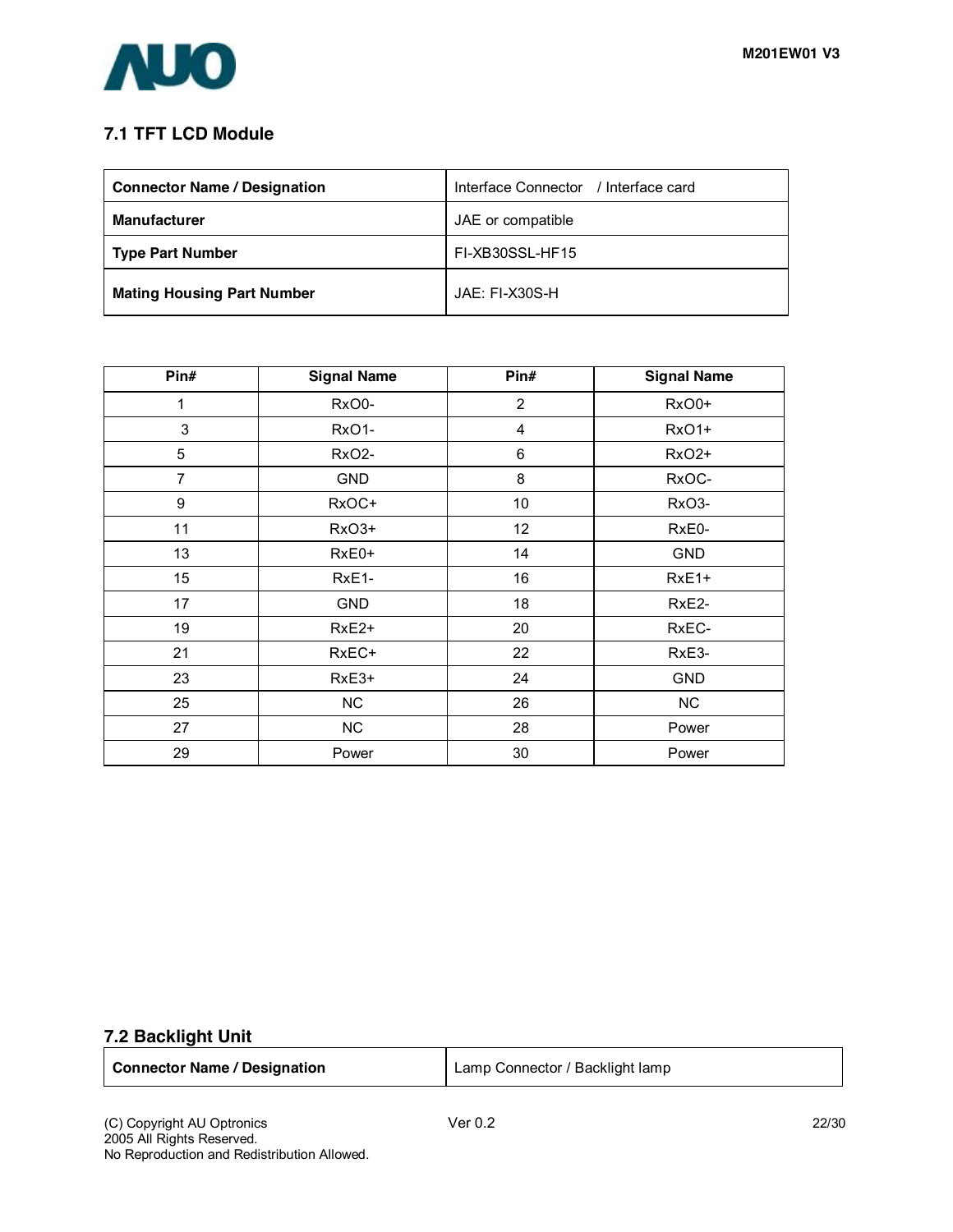

| <b>Manufacturer</b>            | JST                                                     |
|--------------------------------|---------------------------------------------------------|
| <b>Type Part Number</b>        | BHSR-02VS-1 (CN3/CN4)<br>BHSR-05VS-1 (CN2/CN5)          |
| <b>Mating Type Part Number</b> | SM02B-BHSS-1-TB (2pin)<br>SM04 (9-E2) B-BHS-1-TB (5pin) |

## **7.3 Signal for Lamp connector**

|       | <b>Connector No.</b> | Pin No. | Color        | <b>Function</b>       |
|-------|----------------------|---------|--------------|-----------------------|
|       |                      | 1       | <b>Pink</b>  | High Voltage (Lamp 1) |
|       |                      | 2       | Sky Blue     | High Voltage (Lamp 2) |
|       | CN <sub>2</sub>      | 3       | NC.          | <b>NC</b>             |
| Upper |                      | 4       | <b>Black</b> | Low Voltage (Lamp 1)  |
|       |                      | 5       | Dark Blue    | Low Voltage (Lamp 2)  |
|       | CN <sub>3</sub>      |         | White        | High Voltage (Lamp 3) |
|       |                      | 2       | White        | Low Voltage (Lamp 3)  |
|       | CN <sub>4</sub>      | 1       | White        | High Voltage (Lamp 4) |
|       |                      | 2       | White        | Low Voltage (Lamp 4)  |
|       |                      |         | Pink         | High Voltage (Lamp 6) |
| Lower |                      | 2       | Sky Blue     | High Voltage (Lamp 5) |
|       | CN <sub>5</sub>      | 3       | NC.          | <b>NC</b>             |
|       |                      | 4       | <b>Black</b> | Low Voltage (Lamp 6)  |
|       |                      | 5       | Dark Blue    | Low Voltage (Lamp 5)  |

**Lamp 1**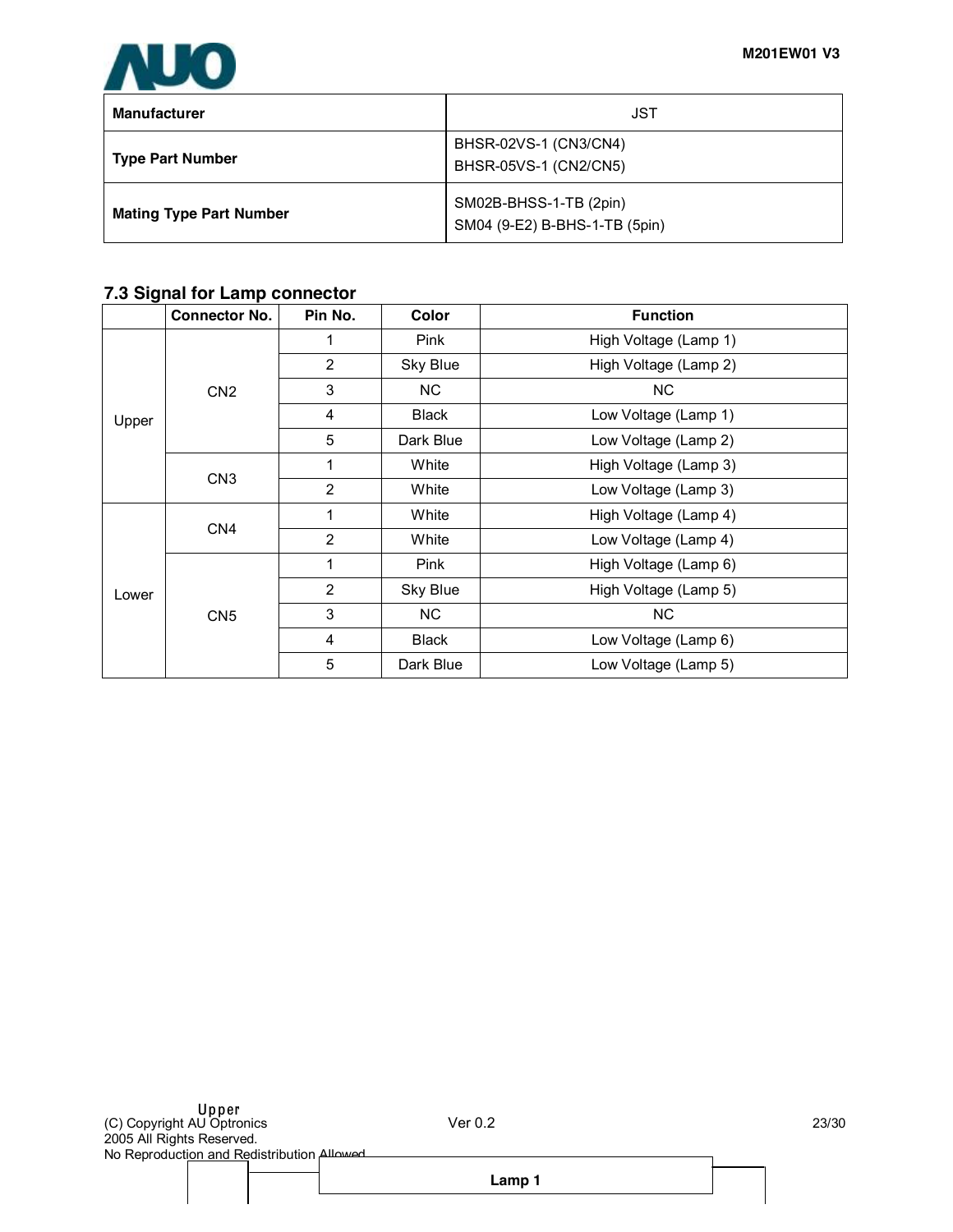

# **8.0 Reliability**

Reliability test condition

*Test Condition* 

(C) Copyright AU Optronics Ver 0.2 24/30 2005 All Rights Reserved. No Reproduction and Redistribution Allowed.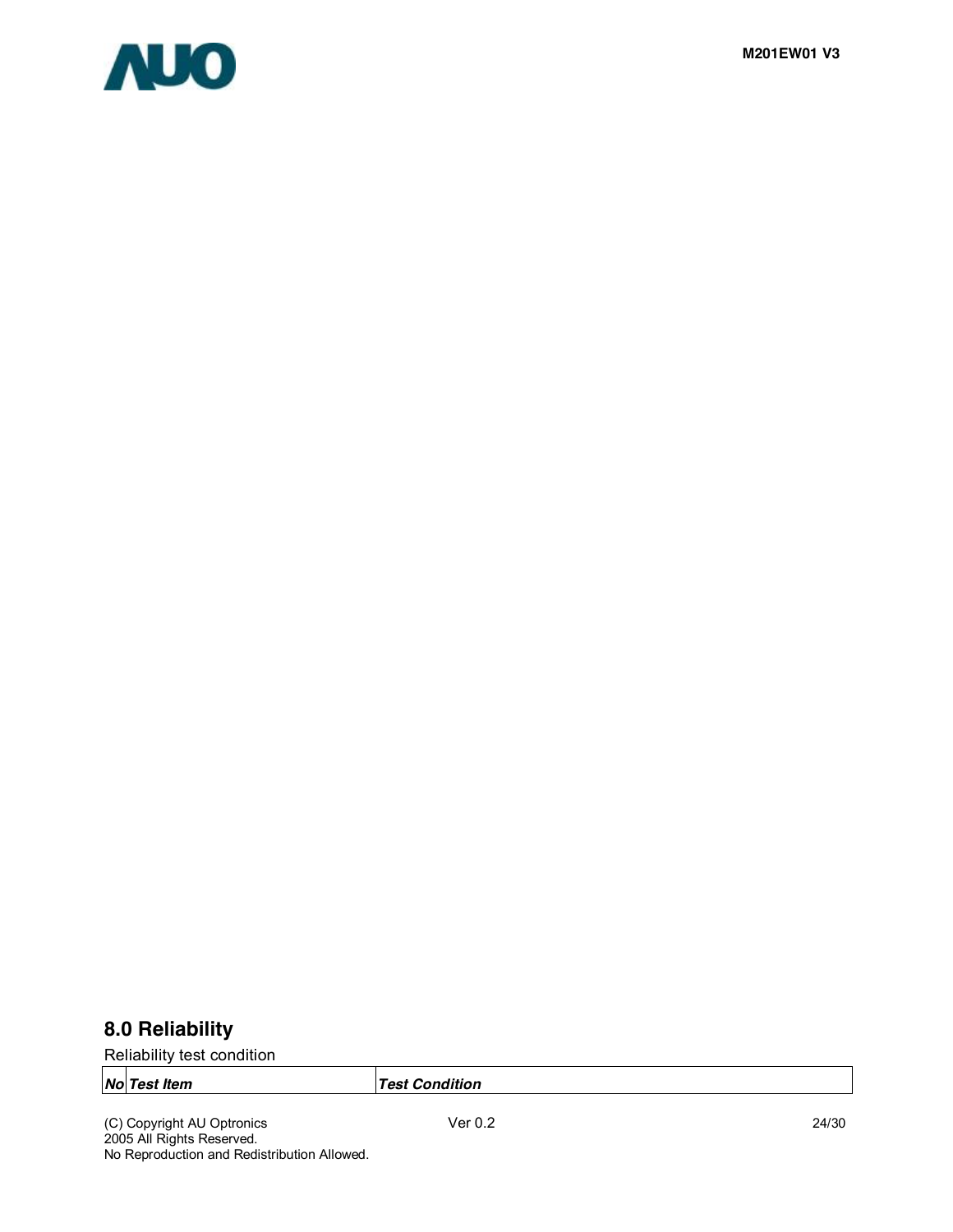

|    | Temperature Humidity Bias (THB)                                                                                        | $50^{\circ}$ C, 80%, 300 hours                                                  |  |
|----|------------------------------------------------------------------------------------------------------------------------|---------------------------------------------------------------------------------|--|
| 2  | High Temperature Operation (HTO)                                                                                       | $50^{\circ}$ C, 300 hours                                                       |  |
| 3  | Low Temperature Operation (LTO)                                                                                        | $0^{\circ}$ C, 300 hours                                                        |  |
| 4  | High Temperature Storage (HTS)                                                                                         | $60^{\circ}$ C, 300 hours                                                       |  |
| 5  | Low Temperature Storage (LTS)                                                                                          | -20 $\degree$ C, 300hours                                                       |  |
| 16 | Thermal Shock Test (TST)                                                                                               | -20℃/30min, 60℃/30min, 100 cycles                                               |  |
|    | On/Off Test                                                                                                            | On/10sec, Off/10sec, 30,000 cycles                                              |  |
| 8  | Shock Test (Non-Operating)                                                                                             | 50G, 20ms, Half-sine wave ( <u>+</u> X, <u>+</u> Y, <u>+</u> Z)                 |  |
| 19 | Vibration Test (Non-Operating)                                                                                         | 1.5G(10~200Hz P- P), 30 Minutes each Axis (X, Y, Z)                             |  |
|    | 10 Drop test                                                                                                           | Package test: The drop height is 60cm.                                          |  |
|    | 11 ESD (ElectroStatic Discharge)<br>Contact Discharge: $\pm$ 8KV, 150pF(330 $\Omega$ ) 1sec, 8 points, 25 times/ point |                                                                                 |  |
|    |                                                                                                                        | Air Discharge: $\pm$ 15KV, 150pF(330 $\Omega$ ) 1sec, 8 points, 25 times/ point |  |
|    | 12 Altitude Test                                                                                                       | Operation: 10,000 ft                                                            |  |
|    |                                                                                                                        | Non-Operation:30,000 ft                                                         |  |

## **9.0 Environment**

The display module will meet the provision of this specification during operating condition or after storage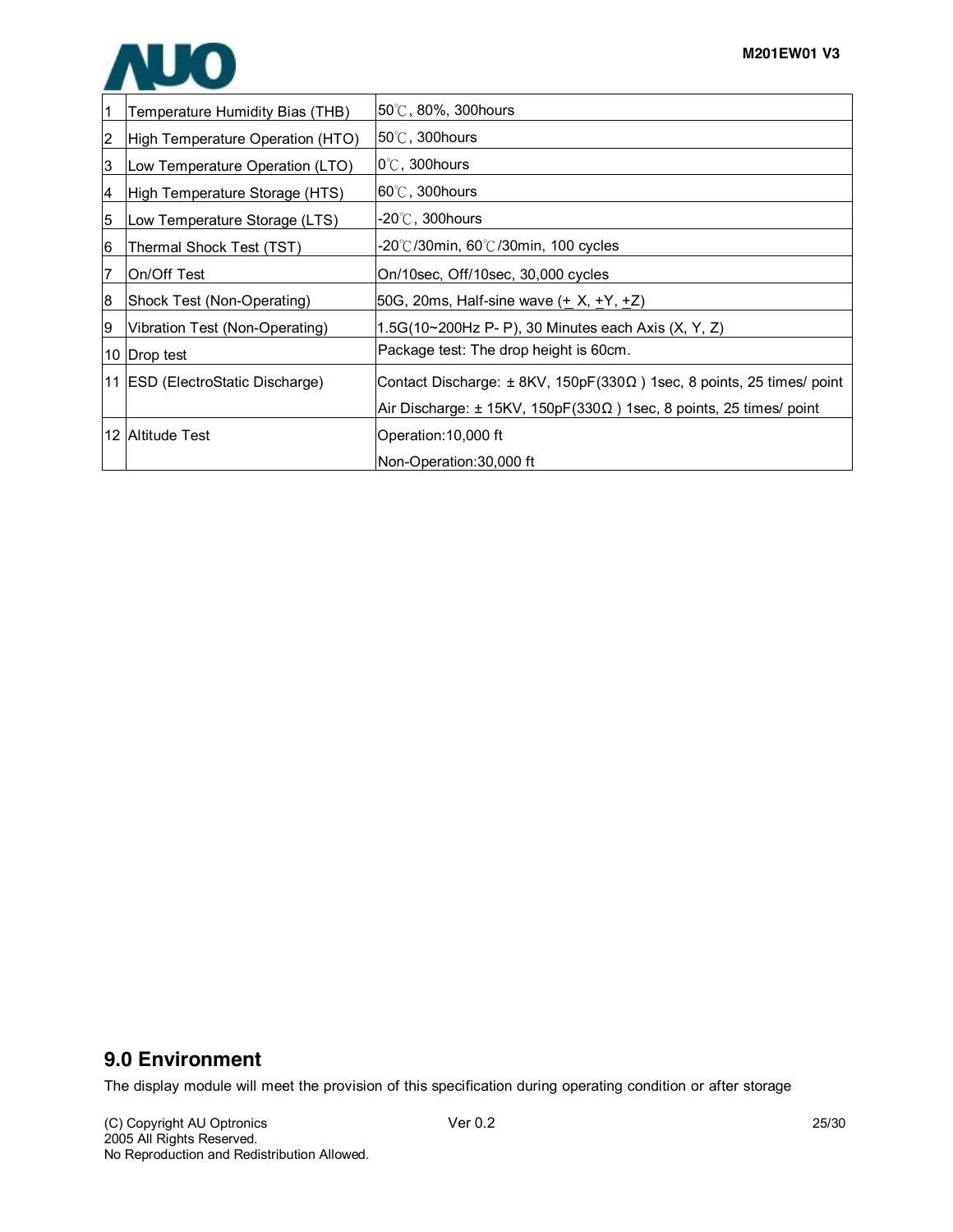

or shipment condition specified below. Operation at 10% beyond the specified range will not cause physical damage to the unit.

#### **9.1 Temperature and Humidity**

#### **9.1.1 Operating Conditions**

The display module operates error free, when operated under the following conditions;

| Temperature          | 0 $^{\circ}$ C to 50 $^{\circ}$ C |
|----------------------|-----------------------------------|
| Relative Humidity    | 5% to 90%                         |
| Wet Bulb Temperature | 39.0 $\mathrm{^0C}$               |

#### **9.1.2 Shipping Conditions**

The display module operates error free, after the following conditions; Temperature  $-20\,^{\circ}$ C to 60  $^{\circ}$ C Relative Humidity 5% to 90% Wet Bulb Temperature 39.0  $^{\circ}$ C

#### **9.2 Atmospheric Pressure**

The display assembly is capable of being operated without affecting its operations over the pressure range as following specified;

|                  | <b>Pressure</b> | <b>Note</b>           |
|------------------|-----------------|-----------------------|
| Maximum Pressure | 1040hPa         | $0m =$ sea level      |
| Minimum Pressure | 674hPa          | $3048m = 10.000$ feet |

Note : Non-operation attitude limit of this display module = 30,000 feet. = 9145 m.

### **10.0 Safety**

#### **10.1 Sharp Edge Requirements**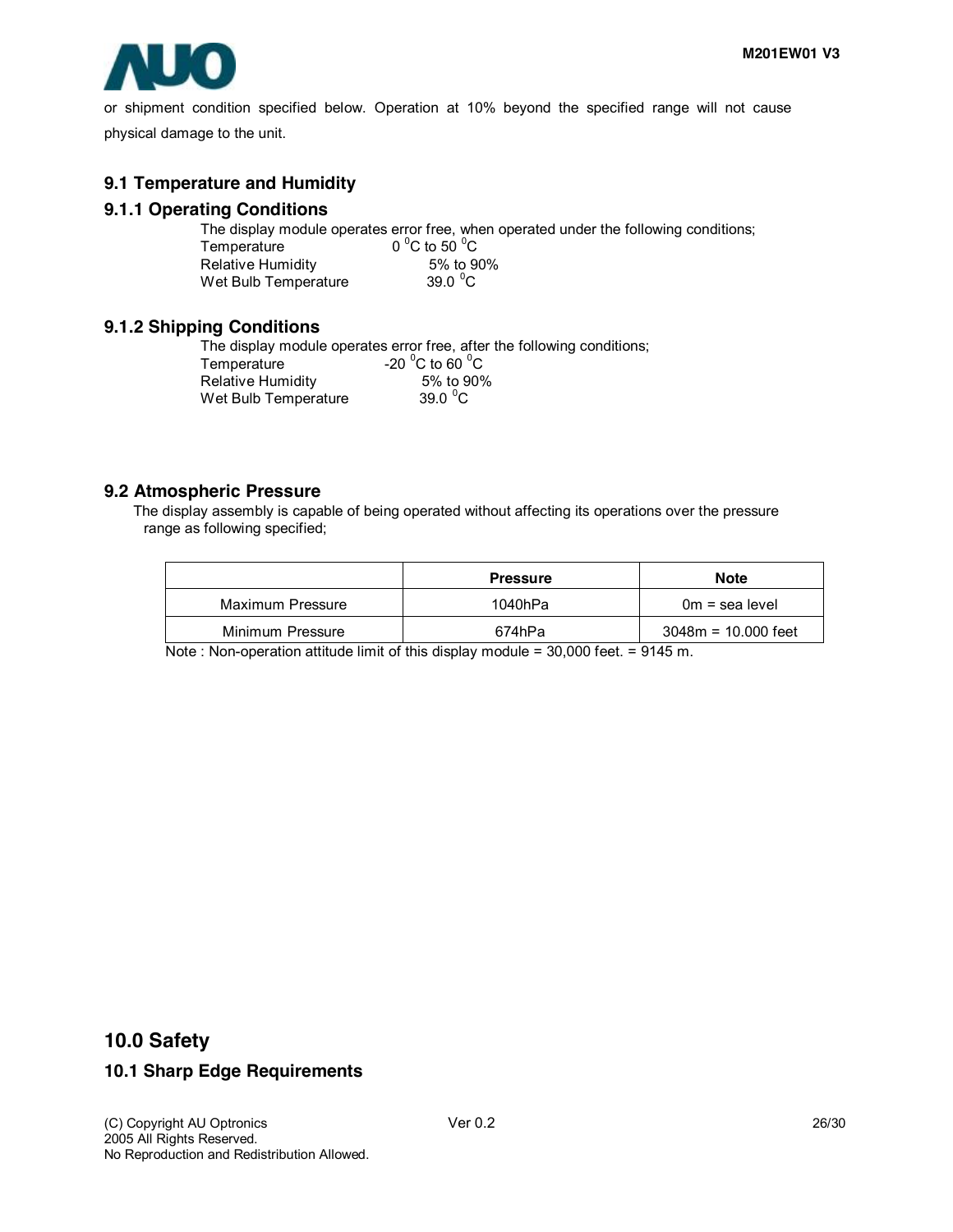

There will be no sharp edges or comers on the display assembly that could cause injury.

#### **10.2 Materials**

#### **10.2.1 Toxicity**

There will be no carcinogenic materials used anywhere in the display module. If toxic materials are used, they will be reviewed and approved by the responsible ADT Toxicologist.

#### **10.2.2 Flammability**

All components including electrical components that do not meet the flammability grade UL94-V1 in the module will complete the flammability rating exception approval process.

The printed circuit board will be made from material rated 94-V1 or better. The actual UL flammability rating will be printed on the printed circuit board.

#### **10.3 Capacitors**

If any polarized capacitors are used in the display assembly, provisions will be made to keep them from being inserted backwards.

## **11.0 Other requirement**

#### **11.1 National Test Lab Requirement**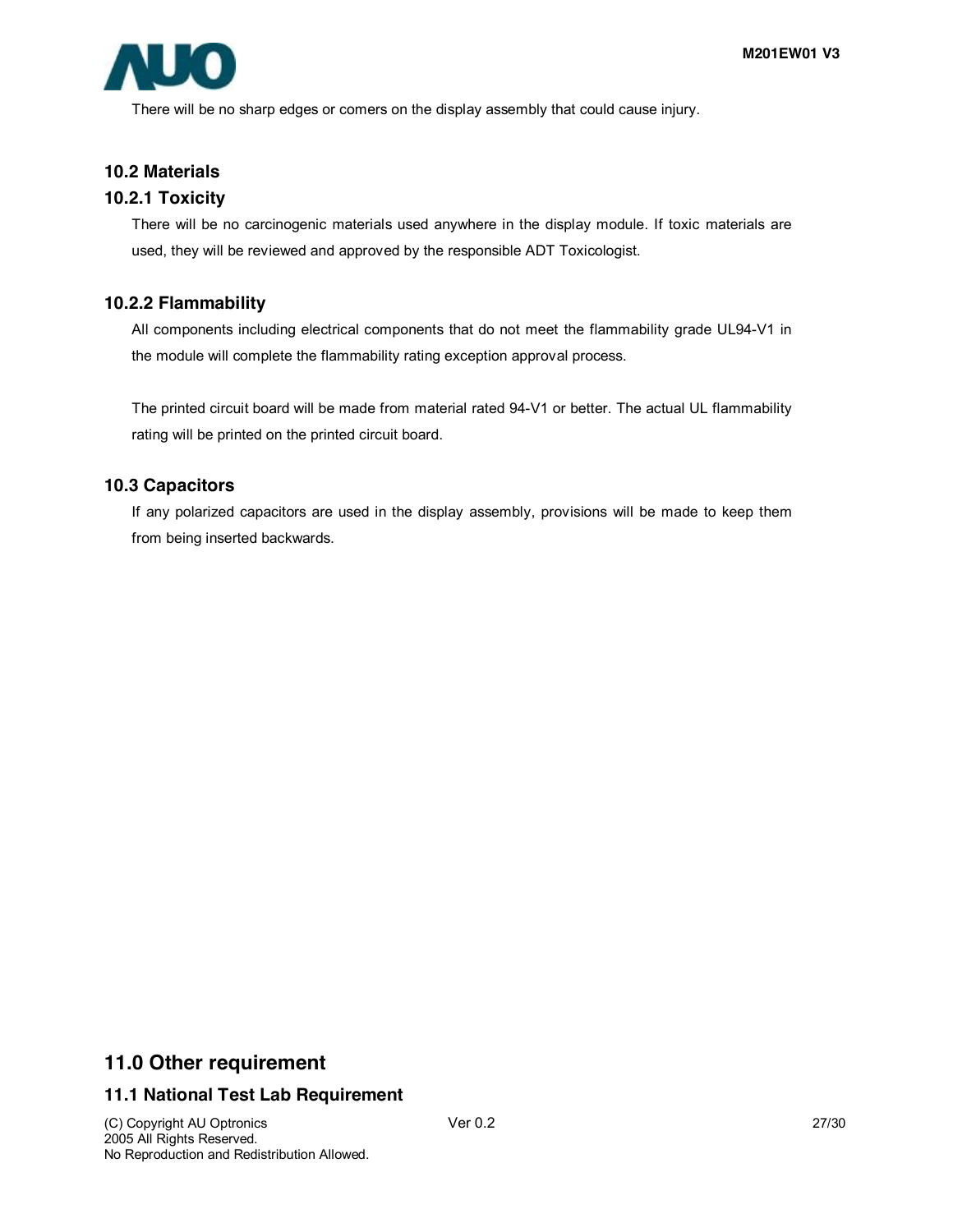

The display module will satisfy all requirements for compliance to

**UL 1950, First Edition** U.S.A. Information Technology Equipment **CSA C22.2 No.950-M89** Canada, Information Technology Equipment **EEC 950** International, Information Technology Equipment **EN 60 950** International, Information Processing Equipment (European Norm for IEC950)

# **11.2 Label The label is on the panel as shown below:**

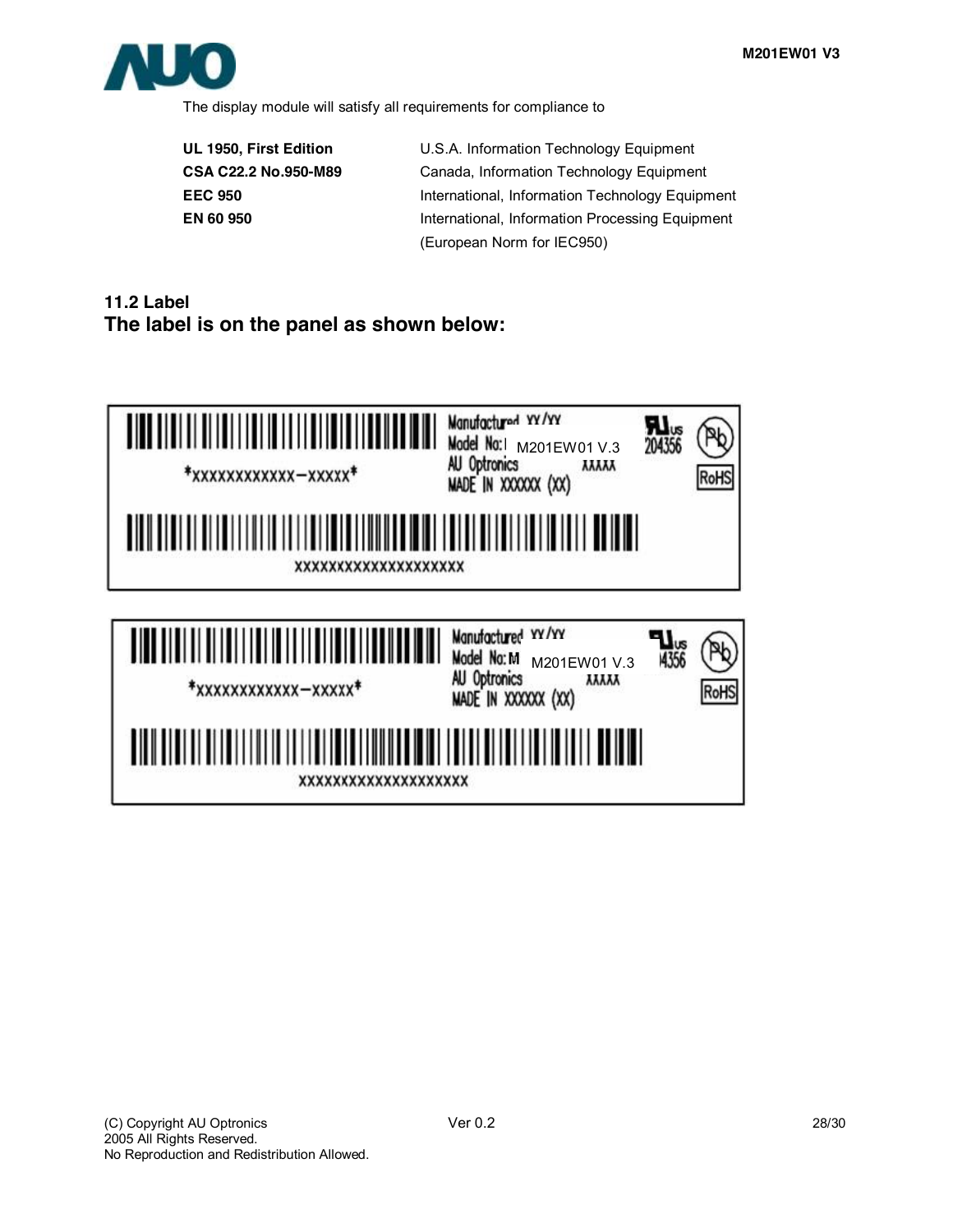## **12.0 Mechanical Characteristics**